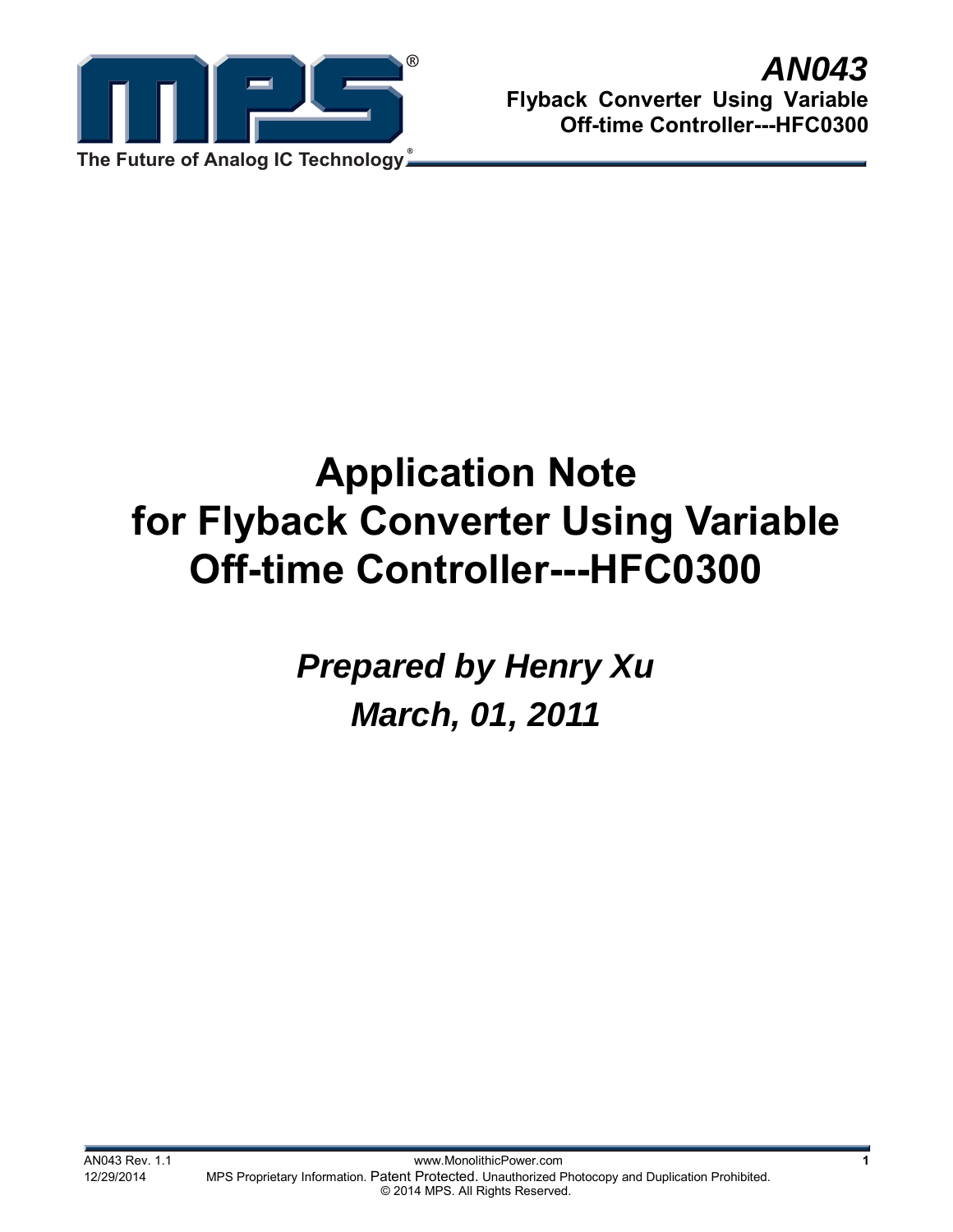

# *AN043* **Flyback Converter Using Variable Off-time Controller---HFC0300**

# **ABSTRACT**

This paper presents design guidelines for flyback converter using variable off-time controller-HFC0300 from MPS as shown in Figure 1. Design of a flyback converter with variable off time (or quasi fixed on time) control is quite simple and straightforward through the step-by-step design procedure described in this application note. Experimental results based on the design example are presented in the last part.



**Figure 1― Flyback Converter Using Variable Off-time Controller--HFC0300**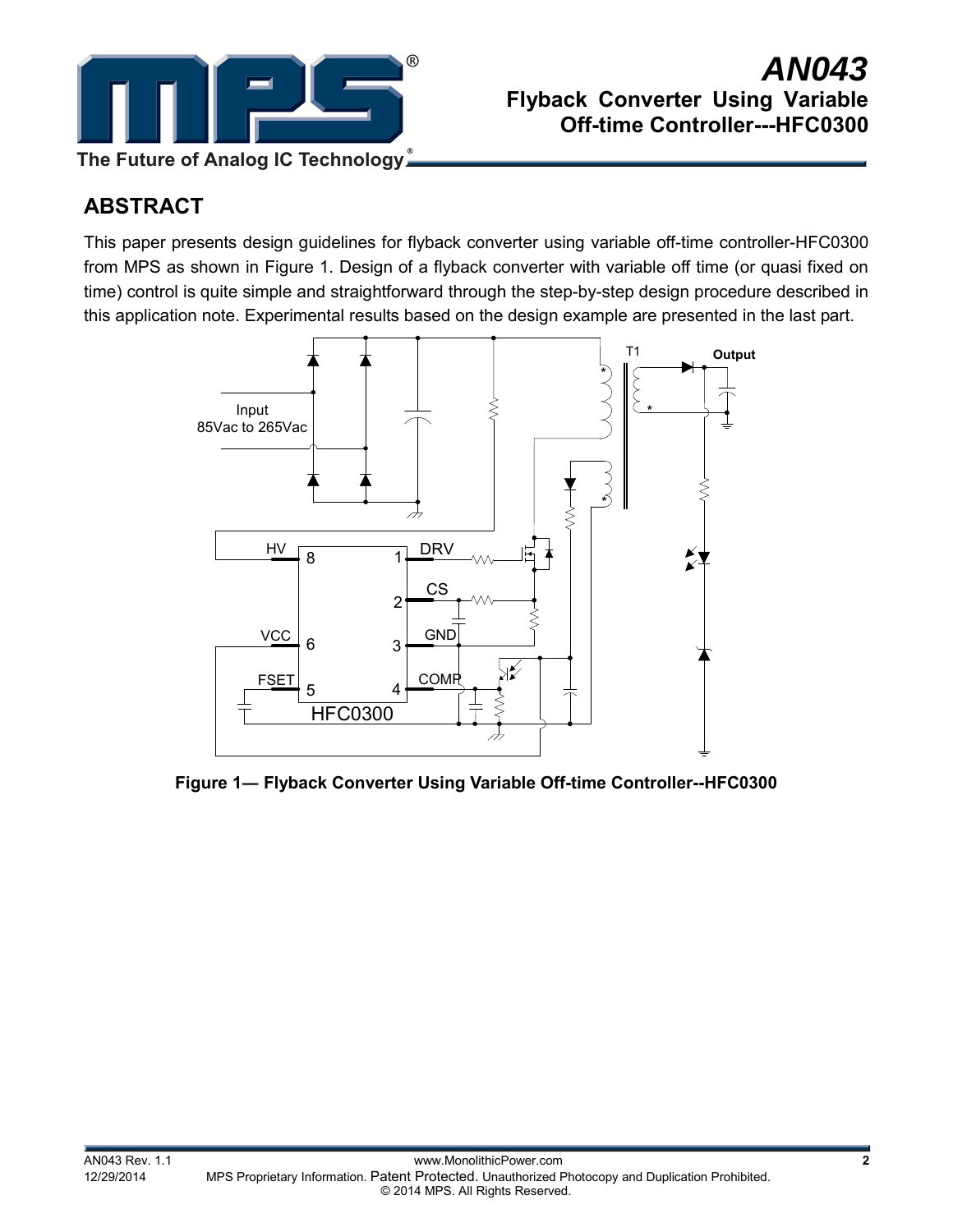

# **INDEX**

| 1. |                  |                                                                          |  |  |  |  |  |  |
|----|------------------|--------------------------------------------------------------------------|--|--|--|--|--|--|
| 2. |                  |                                                                          |  |  |  |  |  |  |
| 3. |                  |                                                                          |  |  |  |  |  |  |
|    | А.               |                                                                          |  |  |  |  |  |  |
|    | В.               |                                                                          |  |  |  |  |  |  |
|    | С.               | Turns Ratio-N, Primary MOSFET and Secondary Rectifier Diode Selection  7 |  |  |  |  |  |  |
|    | D.               |                                                                          |  |  |  |  |  |  |
|    | Е.               |                                                                          |  |  |  |  |  |  |
|    | F.               |                                                                          |  |  |  |  |  |  |
|    |                  |                                                                          |  |  |  |  |  |  |
|    |                  |                                                                          |  |  |  |  |  |  |
|    |                  |                                                                          |  |  |  |  |  |  |
|    |                  |                                                                          |  |  |  |  |  |  |
|    |                  |                                                                          |  |  |  |  |  |  |
|    | Н.               |                                                                          |  |  |  |  |  |  |
|    | L.               |                                                                          |  |  |  |  |  |  |
|    | J.               |                                                                          |  |  |  |  |  |  |
| 4. |                  |                                                                          |  |  |  |  |  |  |
| 5. |                  |                                                                          |  |  |  |  |  |  |
| 6. | <b>REFERENCE</b> |                                                                          |  |  |  |  |  |  |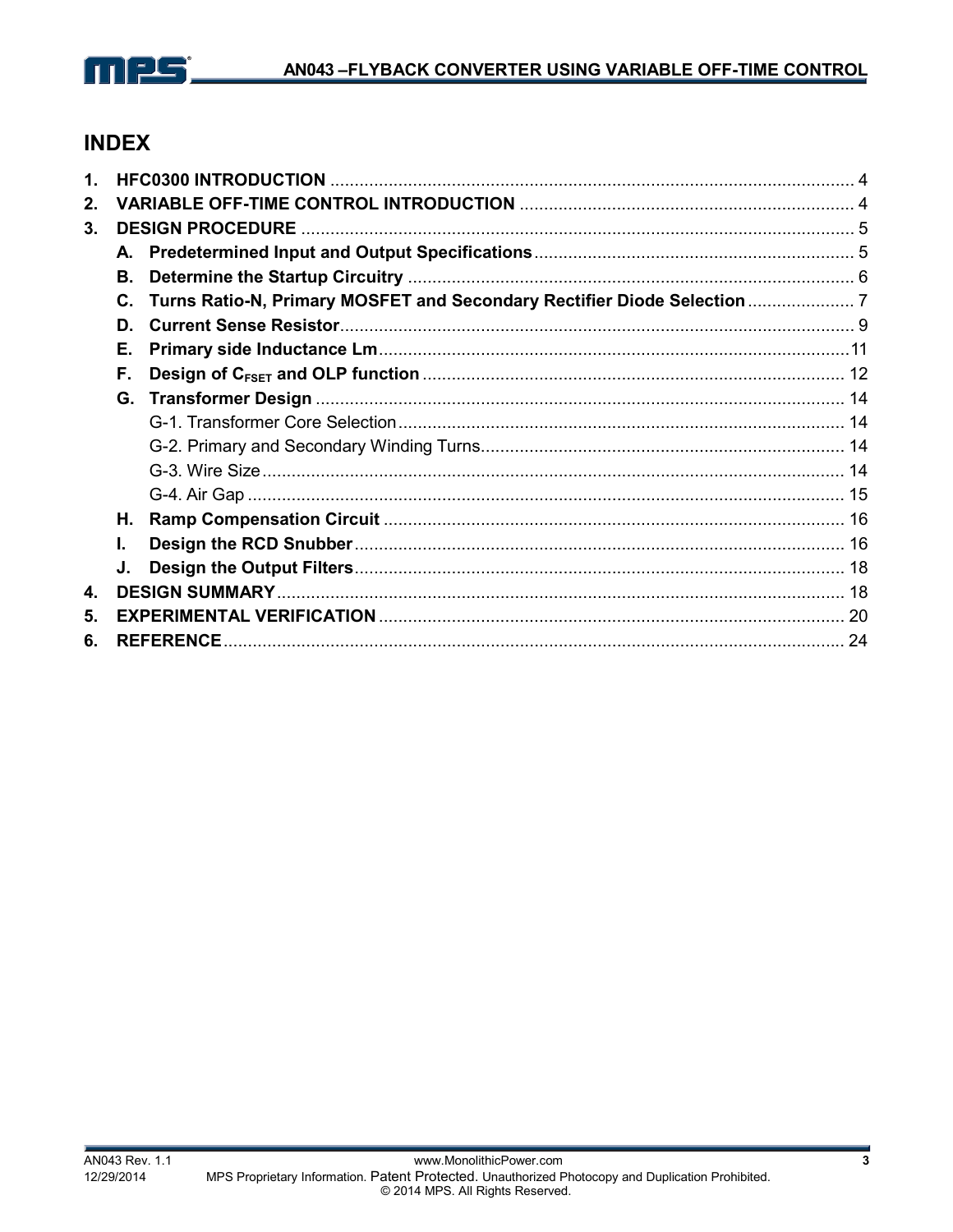# **1. HFC0300 INTRODUCTION**

HFC0300 is a variable off-time controller which is integrated with a high voltage current source. Based on a fixed peak current technique, the controller decreases its frequency as the load becomes lighter. As a result, it offers excellent light load efficiency while optimizing the efficiency in other load conditions. When the output power falls below a given level, the controller enters the burst mode to further reduce the power loss at no load or light load condition. Internal Vcc Under Voltage Lockout (UVLO), Over Load Protection (OLP), Over Voltage Protection (OVP), Short Circuit Protection (SCP) and Thermal Shutdown (TSD) are all integrated in the IC to minimize the external component count. This paper presents practical design guidelines for an off-line flyback converter employing HFC0300. Step-by-step design procedure for off-time controlled flyback converter using HFC0300 is introduced in this application note, mainly including transformer design, output filter design and component selection.

# **2. VARIABLE OFF-TIME CONTROL INTRODUCTION**

Variable Off-Time control is one of the variable frequency control scheme for flyback converter. By implementing a fixed peak current mode control, the peak current of the switch is fixed (quasi-fixed switch on time) and the off-time duration is regulated according to the required output power. During the on time of the MOSFET, the Drain current increases. Once the Drain current reaches the internal fixed peak current level, the MOSFET turns off. The feedback loop controls the frequency or the off time based on the output condition. So as the load decreases, the off time expands and the switching frequency also decreases. As the frequency decreases at the light load, the contribution of all the frequency-dependent losses accordingly goes down (gate drive loss, switching losses, core loss), naturally improving the efficiency.

Reducing the switching frequency will certainly force the converter to operate into the audible region. To prevent the transformer mechanical resonance, HFC0300 gradually reduces the peak current as the load becomes lighter.

Figure 2 shows the Drain-Source voltage waveform of primary switch in an off-time control flyback converter. During the on time of MOSFET, the Drain current increases linearly until the peak current level is reached. The MOSFET then turns off. The leakage inductance in the flyback transformer rings with the parasitic capacitance and causes a high voltage spike, which should be limited by a clamp circuit. When FSET Pin voltage reaches the level of COMP (feedback PIN), the switch turns on again and starts a new switching cycle.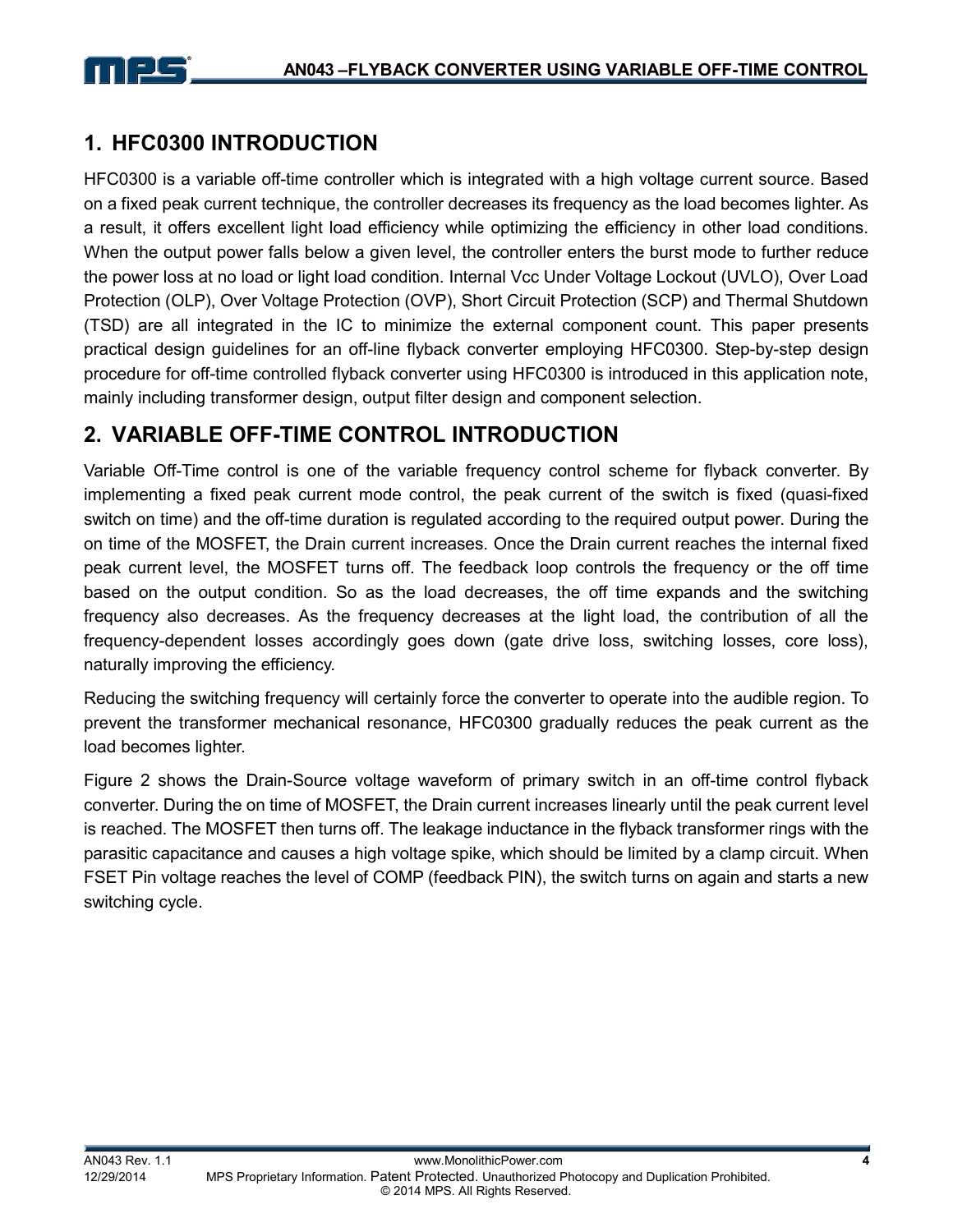





## **3. DESIGN PROCEDURE**

## **A. Predetermined Input and Output Specifications**

- Input AC voltage range: V<sub>ac(min)</sub>, V<sub>ac(max)</sub>, for example 90V<sub>ac</sub>~265V<sub>ac</sub> RMS
- DC bus voltage range: V<sub>in(max)</sub>, V<sub>in(min)</sub>.
- Output:  $V_o$ , I<sub>o(min)</sub>, I<sub>o(max)</sub>, P<sub>out</sub>
- **-** Estimated efficiency: η, It is used to estimate the power conversion efficiency to calculate the maximum input power. Generally, η is set to be 0.8~0.9 according to different output applications.

Then the maximum input power can be given as:

$$
P_{in} = \frac{P_{out}}{\eta}
$$
 (1)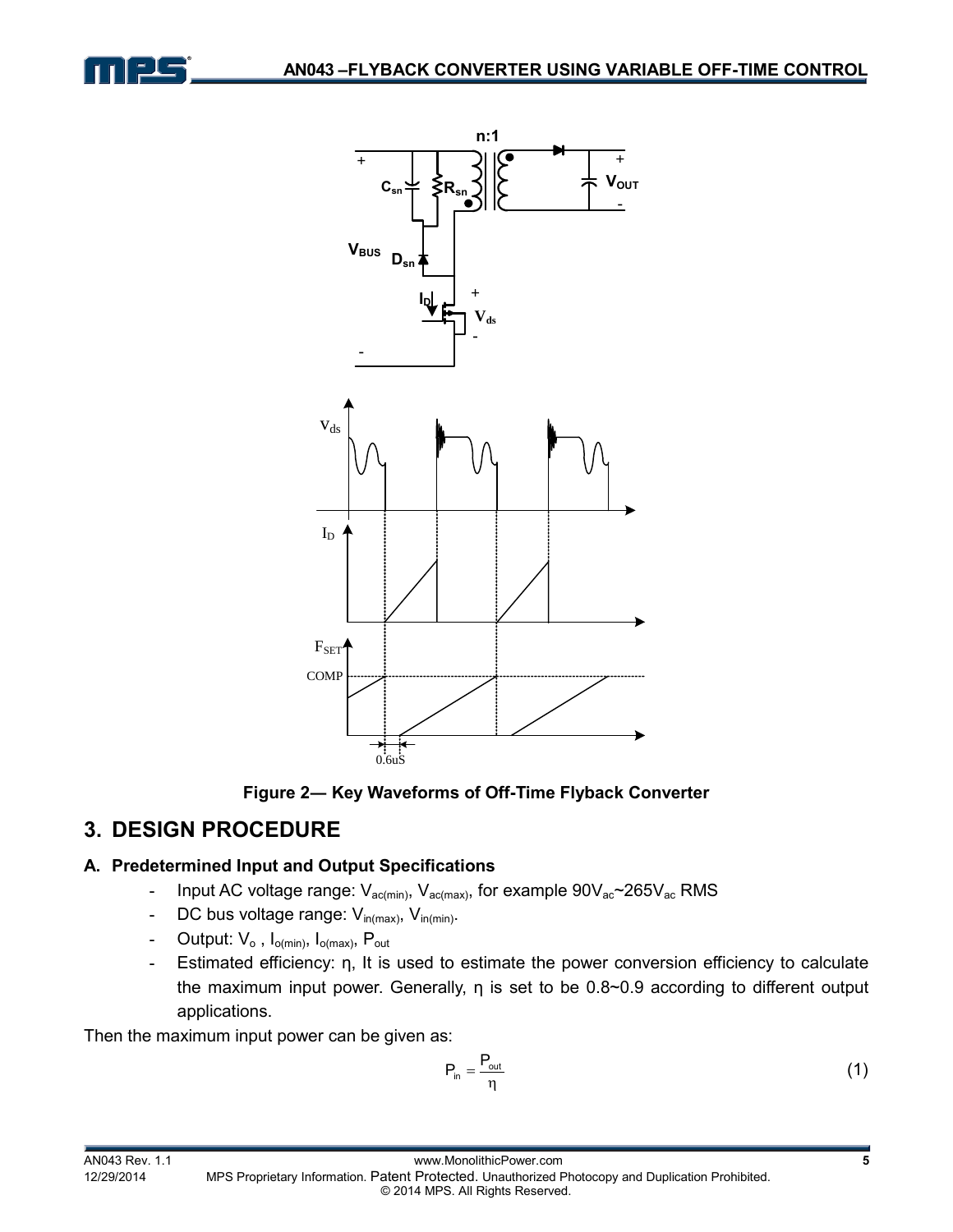

Figure 3 shows the typical DC bus voltage waveform. The DC input capacitor  $C_{\text{in}}$  is usually set as  $2\mu$ F/W for the universal input condition. For 230V single range application, the capacitance can be half the value.



**Figure 3― Input Voltage Waveform** 

From the waveform above, the AC input Voltage  $V_{AC}$  and DC input Voltage  $V_{DC}$  can be got as:

$$
V_{\rm DC}\left(V_{\rm ac},t\right) = \sqrt{2 \times V_{\rm ac}^2 - \frac{2 \times P_{\rm in}}{C_{\rm in}} \times t}
$$
 (2)

By setting  $V_{AC}=V_{DC}$ , T1 where DC bus voltage reaches to its minimum value  $V_{DC(min)}$  can be calculated as

$$
V_{DC(min)} = V_{DC} (V_{ac(min)}, T1)
$$
 (3)

Then, the minimum average DC input voltage  $V_{in(min)}$  can be got as:

$$
V_{in(min)} = \frac{\sqrt{2} \cdot V_{ac(min)} + V_{DC(min)}}{2} \tag{4}
$$

The maximum average DC input voltage  $V_{in(max)}$  can be got as:

$$
V_{in(max)} = \sqrt{2} \cdot V_{ac(max)}
$$
 (5)

#### **B. Determine the Startup Circuitry**

Figure 3 shows the startup circuit. When power is on, the internal 2mA current source charges C1 through R1 connected to HV pin of HFC0300. Once VCC voltage reaches 11.7V, the internal high voltage current source (2mA) turns off and IC starts switching, then the auxiliary winding takes over the power supply. If VCC drops below 8.2V before the auxiliary winding takes over the power supply, the switching stops and the internal high voltage current source turns on again, which re-charges the VCC external capacitor C1, starting another start-up procedure(see Figure 4).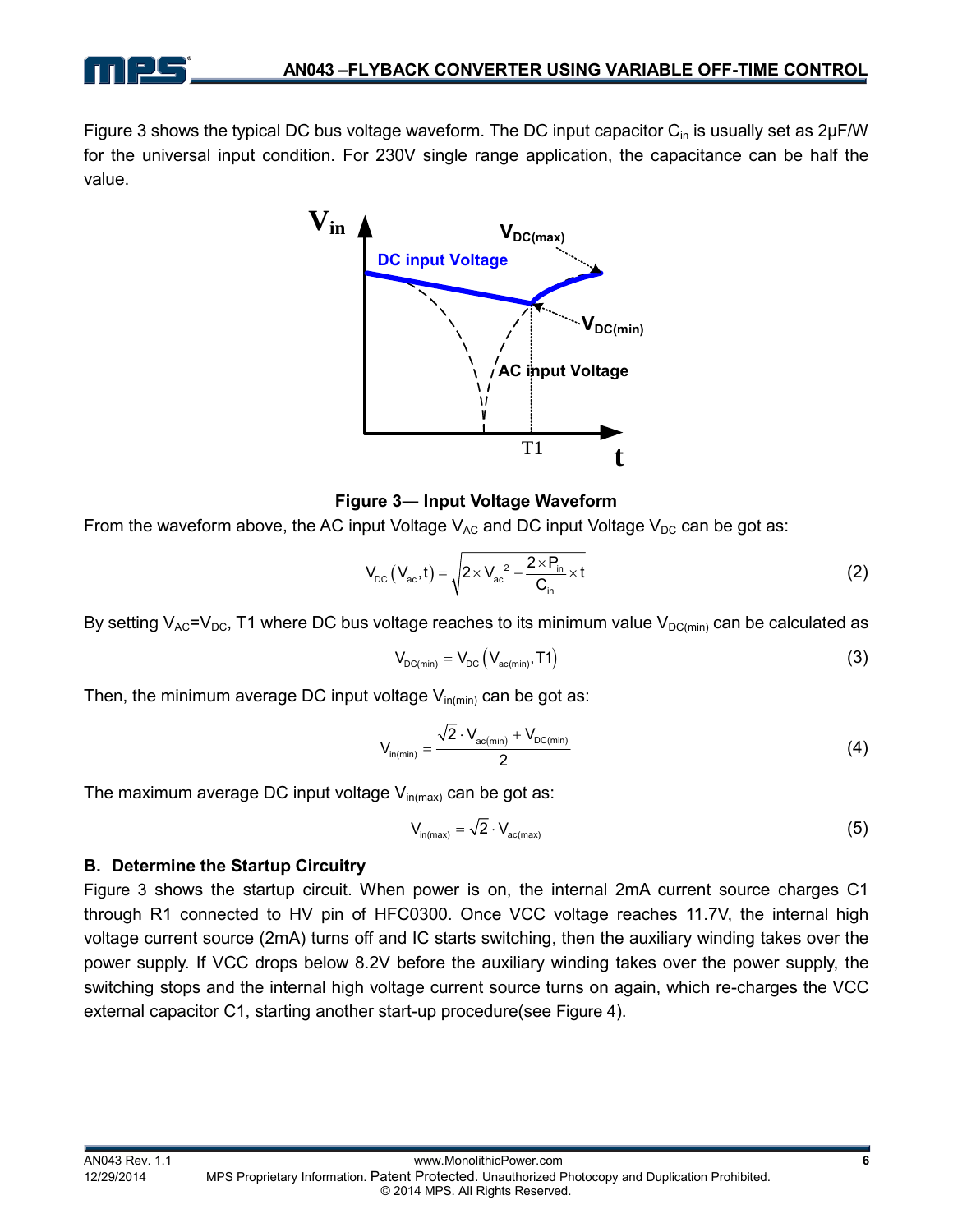







**Figure 4― The Startup Waveform and VCC UVLO of HFC0300** 

## **C. Turns Ratio-N, Primary MOSFET and Secondary Rectifier Diode Selection**

Figure 5 shows the typical voltage waveform of the primary MOSFET and secondary rectifier diode in a flyback converter. From the waveform, the primary MOSFET Drain-Source voltage rating  $V_{ds}$  can be got as equation (6):

$$
V_{ds} = \frac{Vin(max) + N \cdot (V_{out} + V_F) + 60V}{k}
$$
 (6)

Where k is the derating factor which is typically selected as 0.9.  $V_F$  is the forward voltage of the rectifier diode, 60V spike voltage is assumed here.

The secondary rectifier diode voltage rating  $V_{ka}$  can be estimated as equation (7):

$$
V_{ka} = \frac{\frac{Vin(max)}{N} + V_{out}}{k}
$$
 (7)

Where k is the derating factor which is typically selected as 0.9.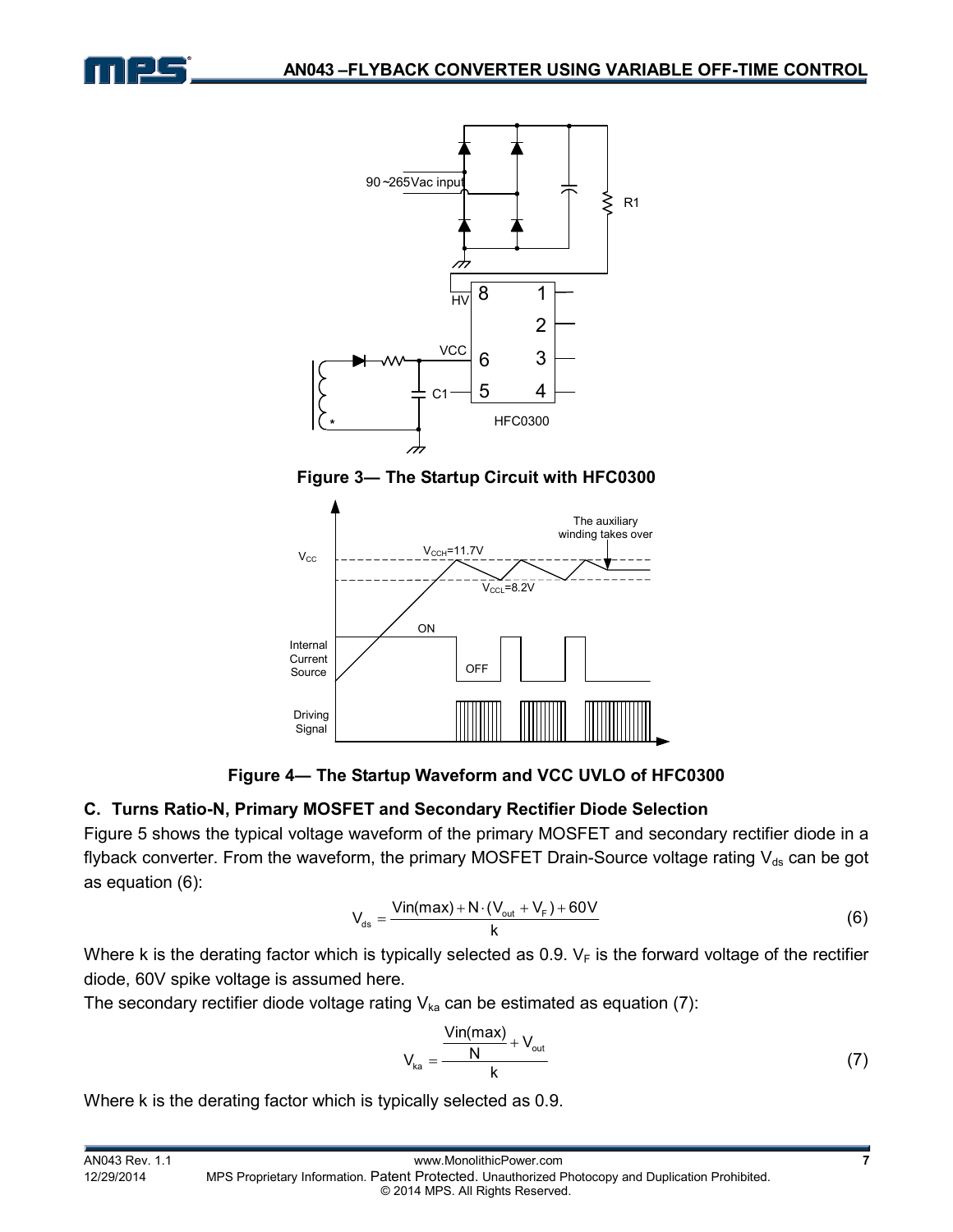



#### **Figure 5― Voltage Stress of Primary MOSFET and Secondary Rectifier Diode**

From equation (6) and (7), the voltage rating for primary MOSFET and secondary rectifier diode versus turns-ratio N can be calculated and shown in Figure 6.

For example, in 90Vac~265Vac input, 19V output adapter application, 650V MOSFET and 100V rectifier diode is preferred for better performance. From figure 7, N=6 is selected for the required voltage rating.



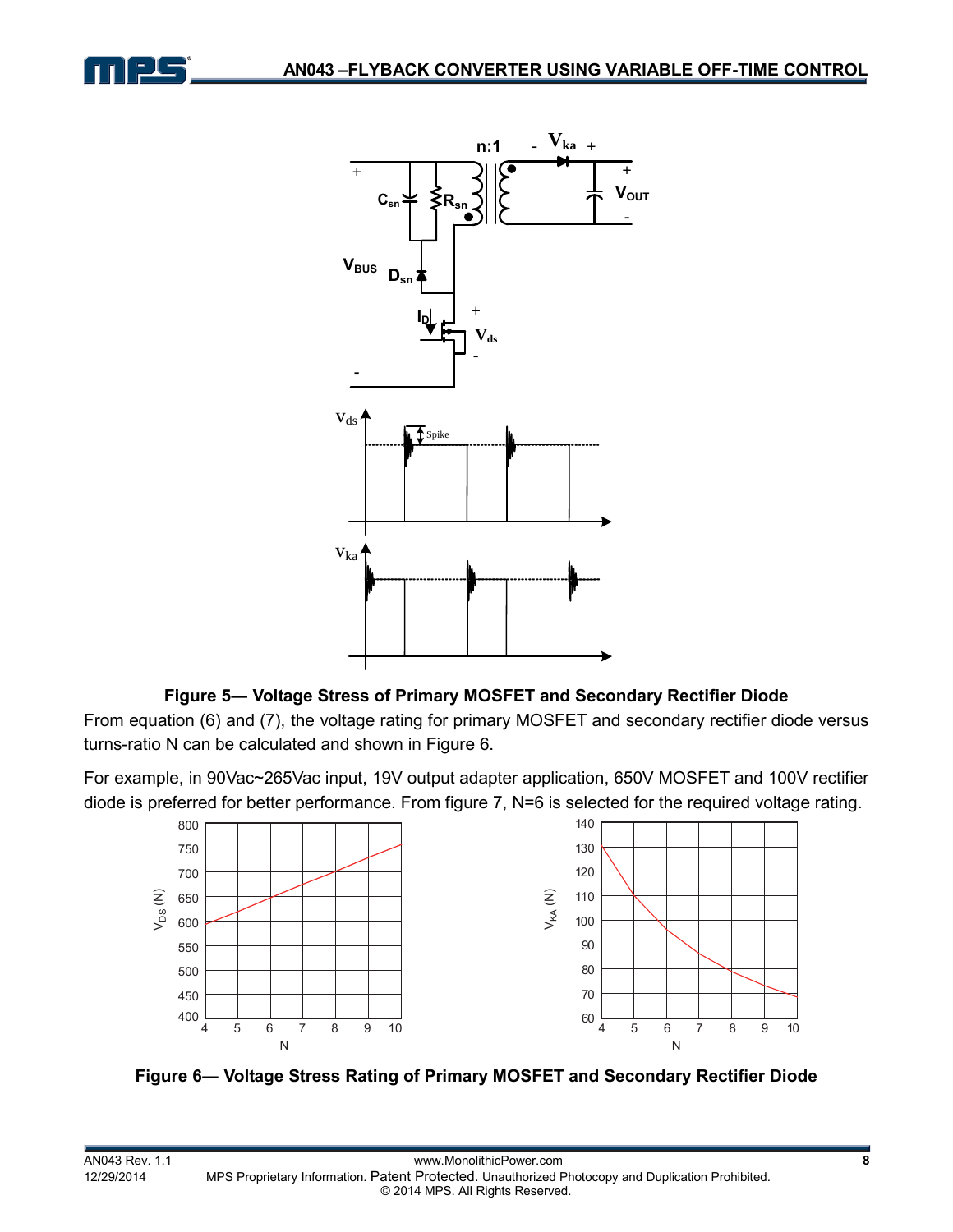#### **D. Current Sense Resistor**

The peak current level is internally set to be 0.5V, so current sense resistor sets the primary side peak current, which also determines the operation mode of the converter, such as CCM, BCM or DCM. If power supply is designed to operate at BCM at low line input, it will operate at DCM at high line and the same load condition. The magnetizing inductor current (reflected to the primary side) and the Drain-Source voltage of the primary MOSFET is shown as Figure 8.



**Figure 8― Inductor Current and Voltage of Primary MOSFET at Different Line**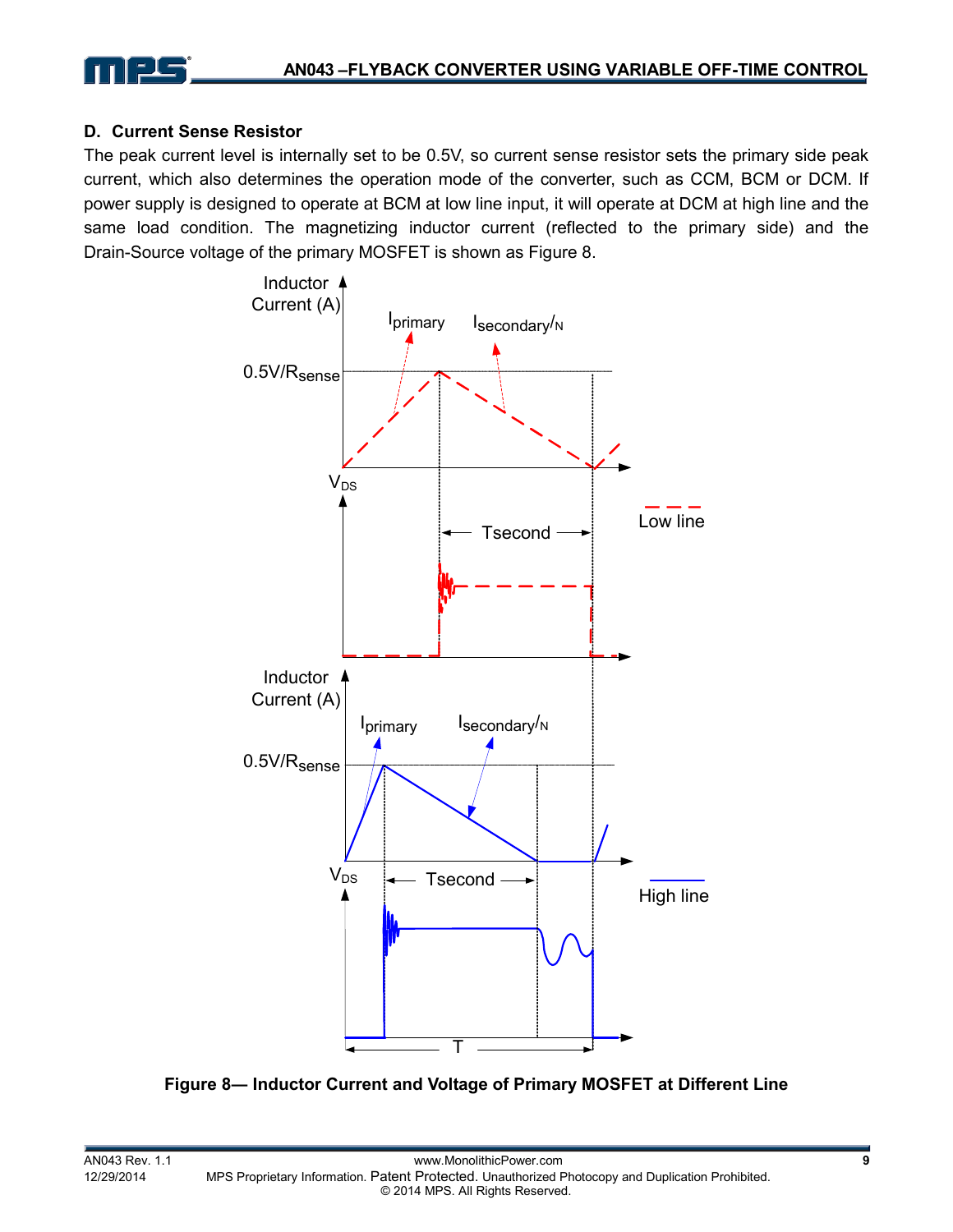

The time duration of secondary current can be got as equation (8).

$$
T_{\text{second}} = \frac{L_m * I_{\text{peak}}}{N * V_0}
$$
 (8)

Where  $L_m$  is primary magnetizing inductance,  $I_{peak}$  is primary peak current. Since  $I_{peak}$  is always the same at different input and same output conditions, so the time duration of secondary current is the same. The switching period can be calculated by equation (9).

$$
T = \frac{N * I_{\text{peak}} * T_{\text{second}}}{2 * I_{\text{o}}}
$$
 (9)

From (9), the switching period also keeps the same at different input and same output conditions. Since the primary side switch on time decreases with the input voltage increasing, therefore, the higher the input line voltage, the deeper DCM mode it will enter. Usually, the parameters should be designed at the minimum input condition to guarantee the converter can deliver the required output power at minimum input condition.

Since N has been selected, so if the power supply is designed to operate at boundary current mode (BCM) at low line, the peak current can be calculated easily as equation (10).

$$
I_{\text{peak\_BCM}} = \frac{2I_o}{1 - D} \tag{10}
$$

Where D is the duty ratio of the switching, it can be got as equation (11).

$$
D = \frac{(V_o + V_F)^* N}{V_{in} + (V_o + V_F)^* N}
$$
 (11)

 $\frac{1}{\frac{1}{\log n}}$  (12)

If the peak current set by current sense resistor is larger than I<sub>peak\_BCM</sub>, the power supply will enter DCM. On the contrary, if the peak current set by current sense resistor is less than  $I_{peak, BCM}$ , the power supply will enter CCM as Figure 9. Here, we define  $K_{\text{depth}}$  as the depth of CCM.

> $\frac{1}{\text{depth}} = \frac{1}{1}$ peak

 $K_{\text{denth}} = \frac{1}{2}$ 



**Figure 9― Primary Current at CCM**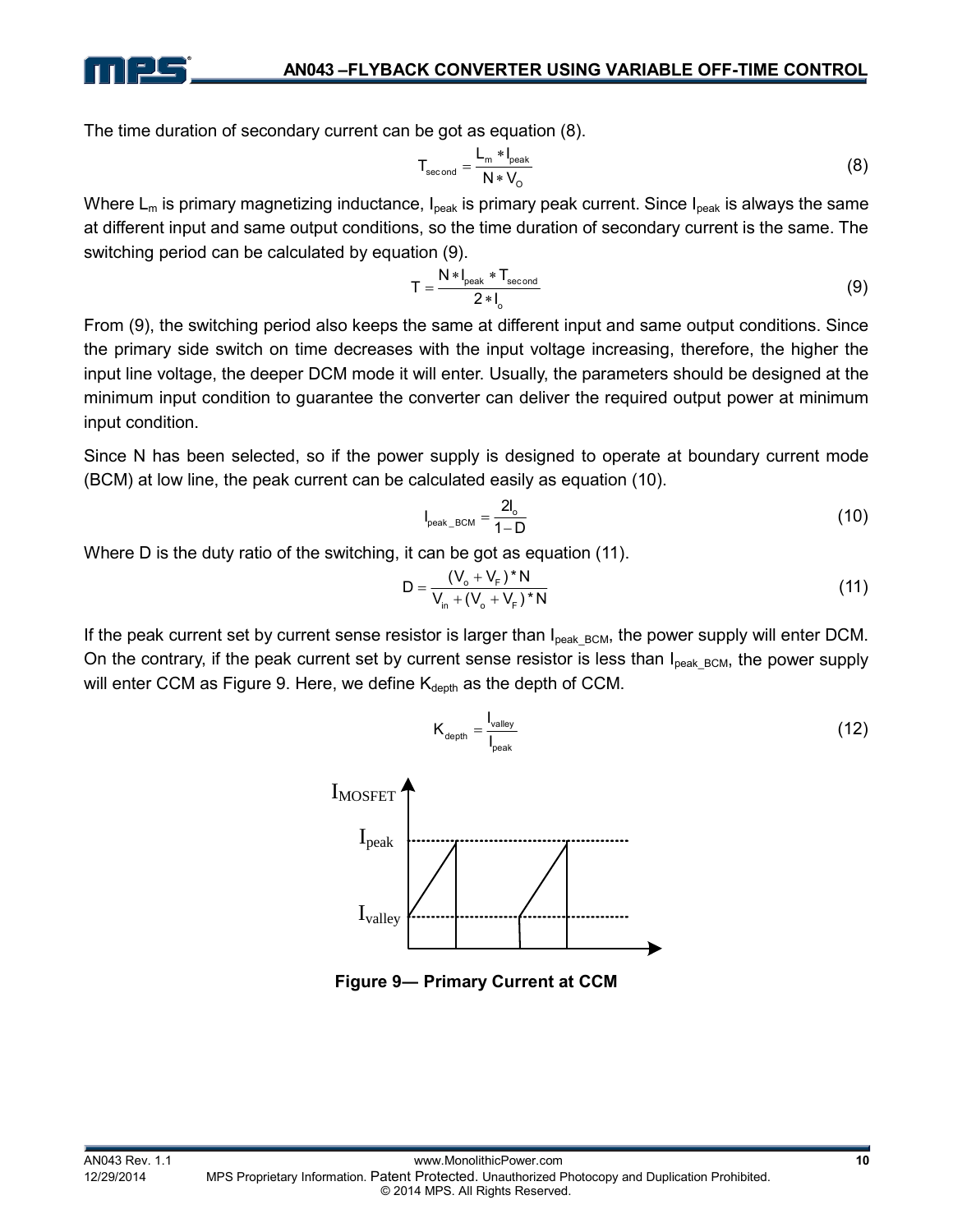

So peak current can be got as equation (13).

$$
I_{\text{peak}} = \frac{2I_o}{(1 - D)^*(1 + K_{\text{depth}})^* N}
$$
 (13)

Usually, BCM (boundary current mode) is preferred for the power level below 40W. CCM (continuous current mode) is selected when the power level is higher than 40W. The higher the power delivers, the deeper CCM should be adopted for higher efficiency and better thermal performance at full load. For example, for a 90W power supply, 0.5 could be chosen for  $K_{\text{death}}$ .

So when a power supply SPEC is given, we need to determine the converter operation mode firstly, i.e. determine the  $K_{\text{deoth}}$ . I<sub>peak</sub> and I<sub>valley</sub> can be calculated by equation (10) to (13). And the current sense resistor could be selected by equation (14).

$$
R_{\text{sense}} = \frac{V_{\text{peak}}}{I_{\text{peak}}} \tag{14}
$$

Where  $V_{peak}$  is the peak voltage threshold of the current resistor, it is a constant 0.5V for HFC0300. The current resistor with the proper power rating should be chosen based on the power loss given in equation (15)

$$
P_{\text{sense}} = \left[ \left( \frac{I_{\text{peak}} + I_{\text{valley}}}{2} \right)^2 + \frac{1}{12} \left( I_{\text{peak}} - I_{\text{valley}} \right)^2 \right] * D * R_{\text{sense}}
$$
(15)

#### **E. Primary side Inductance Lm**

The power that a flyback converter can deliver is related to the energy stored in the primary side inductance Lm as given in equation (16) and (17) for CCM and DCM respectively.

$$
\frac{1}{2} * L_m * (I_{peak}^2 - I_{valley}^2) * f_s = \frac{p_{o\_CCM}}{\eta}
$$
 (16)

$$
\frac{1}{2} * L_m * I_{\text{peak}}^2 * f_s = \frac{p_{o\_DCM}}{\eta}
$$
 (17)

In order to regulate the delivered power to the output, we can either adjust the peak current value (conventional peak current mode control) and/or adjust the switching frequency. HFC0300 regulates the output power by adjusting the switching frequency while keeping the peak current value constant. Thus, once the peak current is selected, the feedback loop automatically sets the switching frequency to get the desired output power.

Since  $I_{peak}$  and  $I_{value}$  have been determined at the beginning of the design procedure, Lm can be calculated if fs is chosen. Offering a good EMI performance, a maximum frequency of 65kHz is usually a good choice because the conducted EMI noise at second harmonics (2\*65kHz) is still not tested (conducted EMI frequency range:150kHz~30MHz)

As mentioned in section D, the switching frequency keeps the same ideally at different input line voltage and the same output power. Actually, there is slightly difference in the practical circuit. Since the peak current will be a little bit higher at high input than that at low input due to the inevitable propagation delay though the threshold is constant, the switching frequency will reaches its maximum at low line and full load condition. So we usually choose 65kHz as the frequency at low line and full load. As a result, all the calculation is carried at lowest line.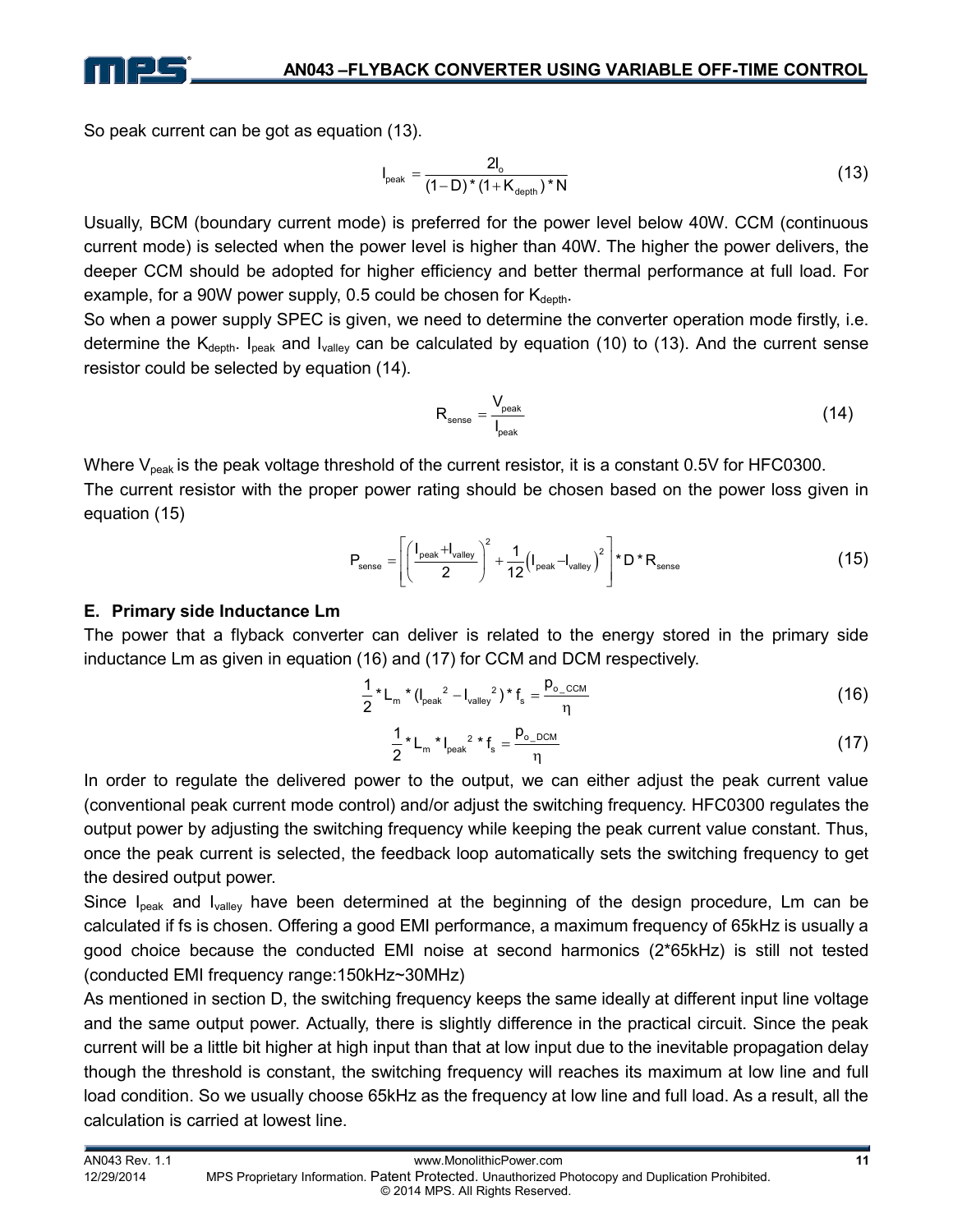

#### **F. Design of CFSET and OLP function**

The maximum frequency is set by the end of charge of the capacitor  $C_{FSET}$  connected to the FSET pin as shown in Fig 10. This capacitor is charged by a constant current source shortly after the primary side switch turns on (about 0.6us), and its voltage is compared with COMP voltage from feedback loop (see Figure 10). When this capacitor voltage reaches the threshold, the capacitor is rapidly discharged down to 0V, and a new period starts. To make the voltage at FSET pin fully discharged, it is internally about 0.6μs delay before the  $C_{FSET}$  is charged again (see Figure 11). Thus the switching frequency is regulated by the feedback loop like a VCO (voltage controlled oscillation). The capacitance connected to FSET pin is got as equation (18).

$$
C_{FSET} = \frac{28uA * (\frac{1}{f_{max}} + 0.6us)}{0.88V}
$$
 (18)

Where fmax is the maximum frequency set by the capacitor connected to FSET pin.



 **Figure 10― VCO (Voltage Controlled Oscillation) Operation** 



**Figure 11― COMP Voltage adjusts the Switching Frequency**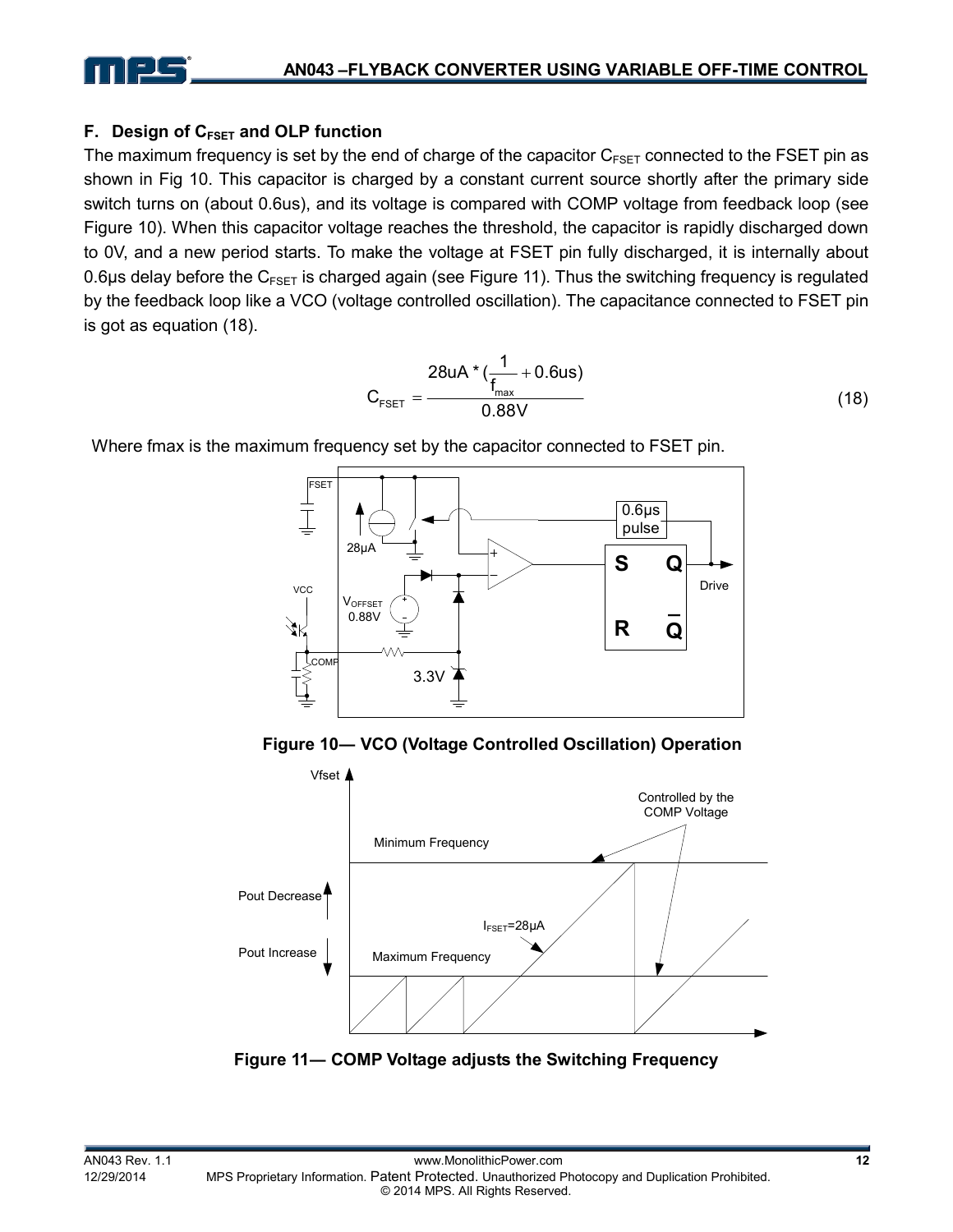As described as above section, the switching frequency reaches its maximum at low line and full load. We define this frequency as fs(  $65kHz$  selected here). We set maximum frequency ( $f_{max}$ ) as about 110% fs. Frequency increases with the increasing of the output power. When the frequency reaches maximum frequency which is set by C**FSET**, over power limitation takes place which makes output voltage can't be maintained, thus COMP is saturated and below OLP (over load protection) threshold (0.85V).

A unique digital timer method is employed in HFC0300 for over load protection (OLP). When COMP is lower than 0.85V which is considered as an error flag, the timer starts counting. If the error flag removes, the timer resets. If the timer overflows when the counting number reaches 6000, OLP will be triggered. This timer duration avoids triggering OLP function when the power supply is at start up or load transition phase. So output voltage should be established in less than 6000 switching cycles during startup.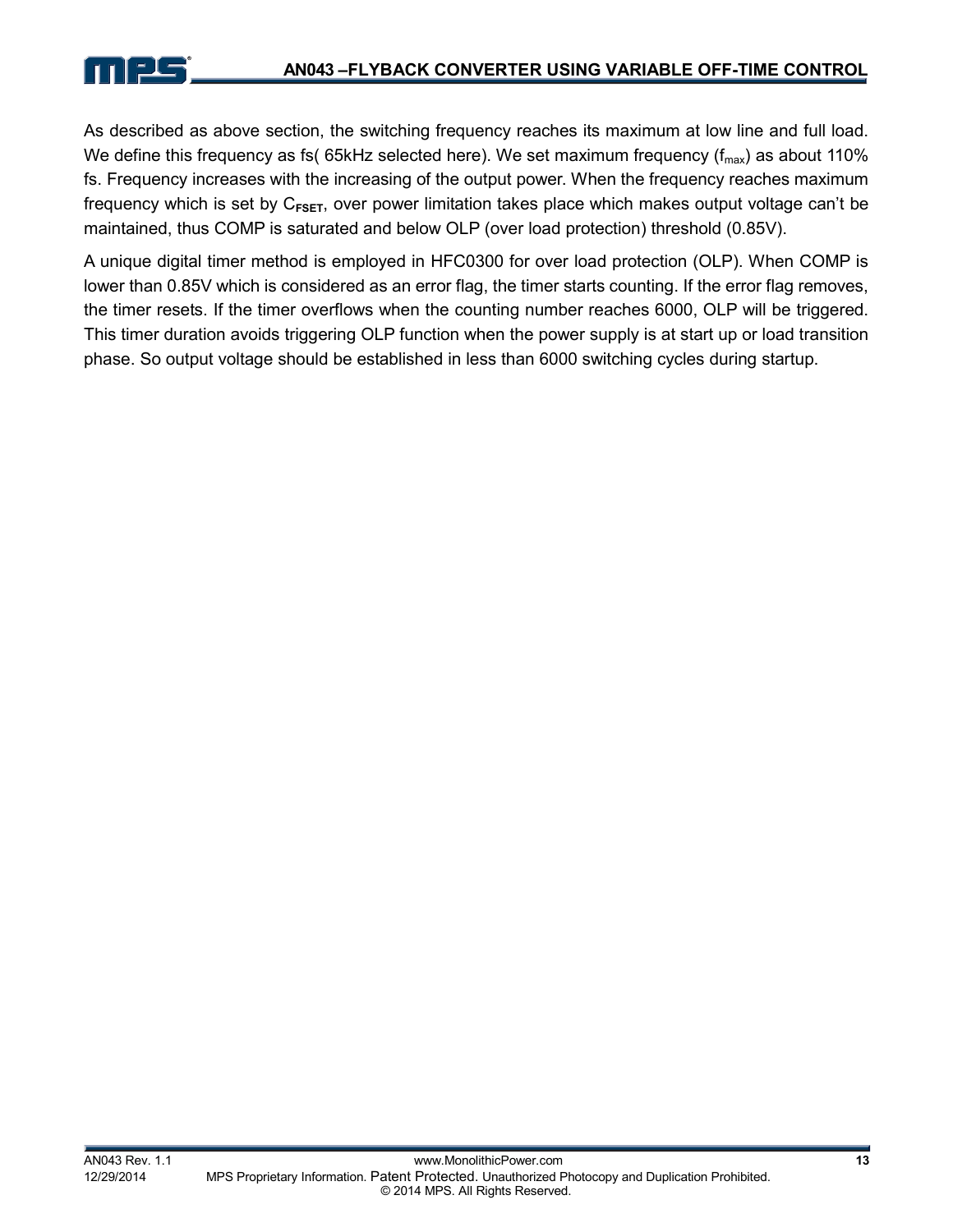

#### **G. Transformer Design**

#### **G-1. Transformer Core Selection**

An appropriate core for certain output power at the operating frequency needs to be selected. Ferrite is usually preferred for flyback transformer. The core area product  $(A<sub>F</sub>A<sub>W</sub>)$  which is the core magnetic cross-section area multiplied by window area available for winding, is widely used for an initial estimate of core size for a given application. A rough indication of the required  $A_EA_W$  (cm<sup>4</sup>) is given by following equation  $[1]$ :

$$
A_{E} \cdot A_{W} = \left(\frac{L_{m} \cdot I_{p} \cdot I_{rms} \times 10^{4}}{B_{max} \cdot K_{u} \cdot K_{j} \cdot f_{s}}\right)^{4/3} cm^{4}
$$
\n(19)

Where  $K_u$  is winding factor which is usually 0.25~0.3 for an off-line transformer.  $K_j$  is the current-density coefficient (typically 400~450 for ferrite core).  $I_{peak}$  and  $I_{rms}$  is the maximum peak current and RMS current of the primary inductance,  $B_{\text{max}}$  is the allowed maximum flux density in normal operation which is usually preset to be the saturation flux density of the core material (0.3T $\sim$ 0.4T). f<sub>s</sub> is the switching frequency at low line and full load condition. RMS current is given by following equation.

$$
I_{\text{rms}} = \sqrt{\left[\left(\frac{I_{\text{peak}} + I_{\text{valley}}}{2}\right)^2 + \frac{1}{12}\left(I_{\text{peak}} - I_{\text{valley}}\right)^2\right]} \cdot D
$$
 (20)

For power supply at DCM, I<sub>valley</sub> equals to 0.

#### **G-2. Primary and Secondary Winding Turns**

With a given core size, equation (21) defines a minimum value of  $N_P$  for the transformer primary winding to prevent the core from saturation:

$$
N_{p} = \frac{L_{m} \cdot I_{peak}}{A_{E} \cdot B_{max}}
$$
 (21)

Where:

 $L_m$  is the primary side inductance of the transformer

 $B_{\text{max}}$  is the maximum allowable flux density

 $A<sub>E</sub>$  is the effective cross sectional core

I<sub>peak</sub> is the peak current in the primary side of the transformer

The maximum allowable flux density  $B_{max}$  should be smaller than the saturation flux density  $B_{sat}$ . Since B<sub>sat</sub> decreases as the temperature increases, which should be considered in the design.

Secondary winding turns  $N_s$  is a function of N and  $N_p$ , which is given by equation (22).

$$
N_s = \frac{N_p}{N}
$$
 (22)

#### **G-3. Wire Size**

Once all the winding turns are determined, the wire size should be properly chosen to minimize the winding conduction loss and leakage inductance. The winding loss depends on the RMS current value, the length and the cross section of wire, also the transformer structure.

The wire size could be determined by the RMS current of the winding. For a flyback converter, the RMS current on primary side is given by equation (23), and the RMS current on secondary side is given by equation (23).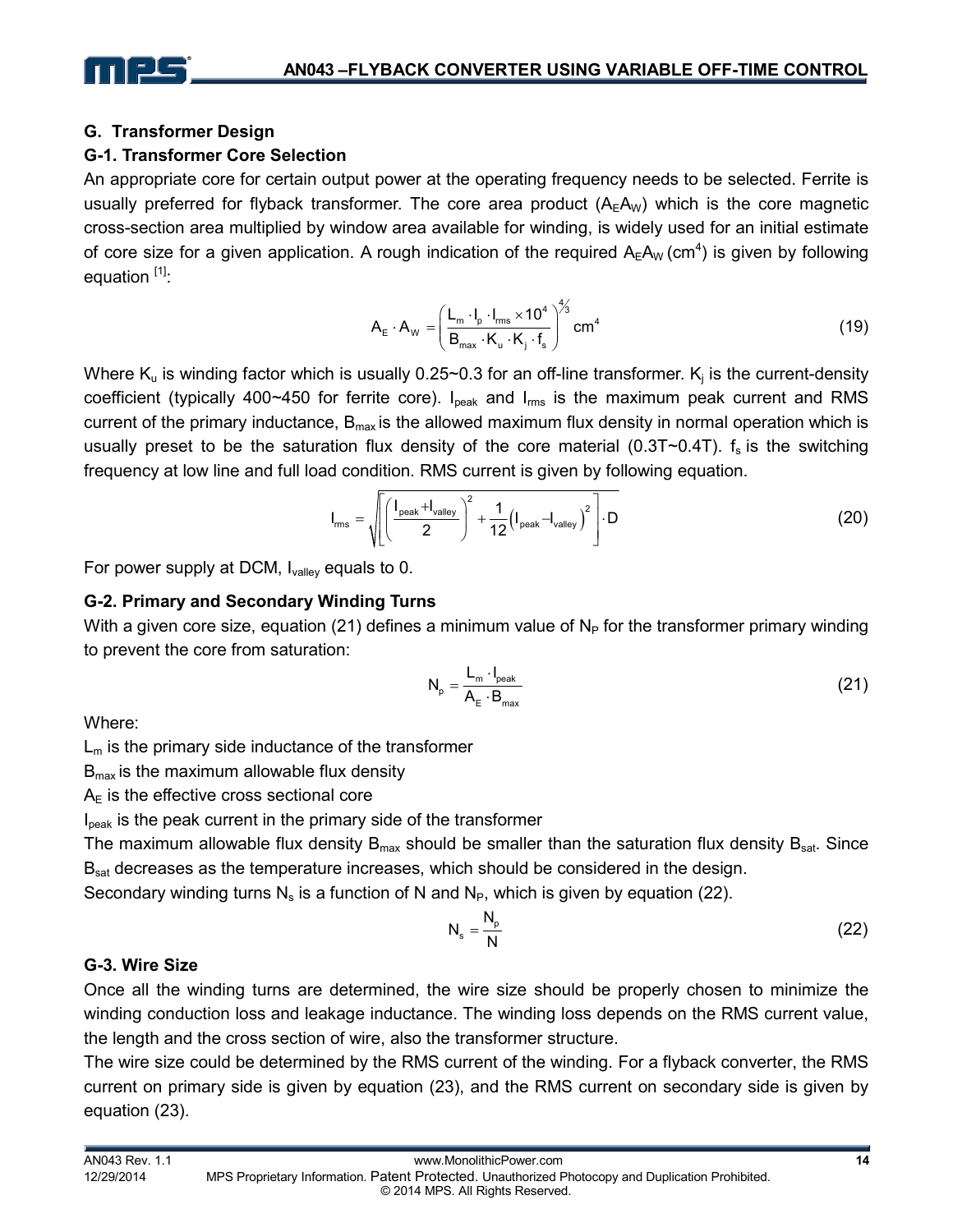

$$
I_{\text{sec\_rms}} = N \star \sqrt{\left[ \left( \frac{I_{\text{peak}} + I_{\text{valley}}}{2} \right)^2 + \frac{1}{12} \left( I_{\text{peak}} - I_{\text{valley}} \right)^2 \right] \cdot (1 - D)}
$$
(23)

For flyback operated at DCM, Ivalley equals to 0.

Then, the wire size required on primary and secondary side is got by equation (24) and equation (25)

$$
S_{\rm pri} = \frac{I_{\rm pri\_rms}}{J} \tag{24}
$$

$$
S_{\rm sec} = \frac{I_{\rm sec\_ms}}{J}
$$
 (25)

Here J is the current density of the wire which is  $450A/cm<sup>2</sup>$  typically.

Due to the skin effect and proximity effect of the conductor, the diameter of the wire should be less than 2\*Δd (Δd: skin effect depth):

$$
\Delta d = \sqrt{\frac{1}{\pi \cdot f_s \cdot \mu \cdot \sigma}} \cdot 10^3 \text{(mm)}
$$
 (26)

Where μ is the magnetic permeability of the conductor, which usually equals to the permeability of vacuum for most conductor, i.e.  $4\pi \times 10^{-7}$  H/m, σ is the conductivity of the wire (for copper, σ is typically

 $6\times10^7$  S/m at 0 deg, σ will increases as temperature increases, which means the Δd will get smaller).

If the required size of the winding is larger than Δd , multiple strands of thinner wire or Litz wire is usually adopted to minimize the AC resistance. The effective cross section area of multi-strands wire or Litz wire should be large enough to meet the requirement set by the current density.

After the wire sizes have been determined, it is necessary to check whether the window area with selected core can accommodate the windings calculated in the previous steps. The window area required by each winding should be calculated respectively and added together, the area for inter-winding insulation, bobbin and spaces existing between the turns should also be taken into consideration. The fill factor, means the winding area to the whole window area of the core, should be well below 1 due to these inter-winding insulation and spaces between turns. It is recommended that a fill factor no greater than about 30% be used. For transformers with multiple outputs this factor may need to be reduced further.

Based on these considerations, the total required window area is then compared to the available window area of a selected core. If the required window area is larger than the selected one, either wire size must be reduced, or a larger core must be chosen. Of course, a reduction in wire size increases the copper loss of the transformer.

#### **G-4. Air Gap**

With the selected core and winding turns, the air gap of the core is given as equation (27):

$$
I_{a} = \frac{\mu_{0} * N_{p}^{2} * A_{E}}{L_{m}} - \frac{I_{c}}{\mu_{r}}
$$
 (27)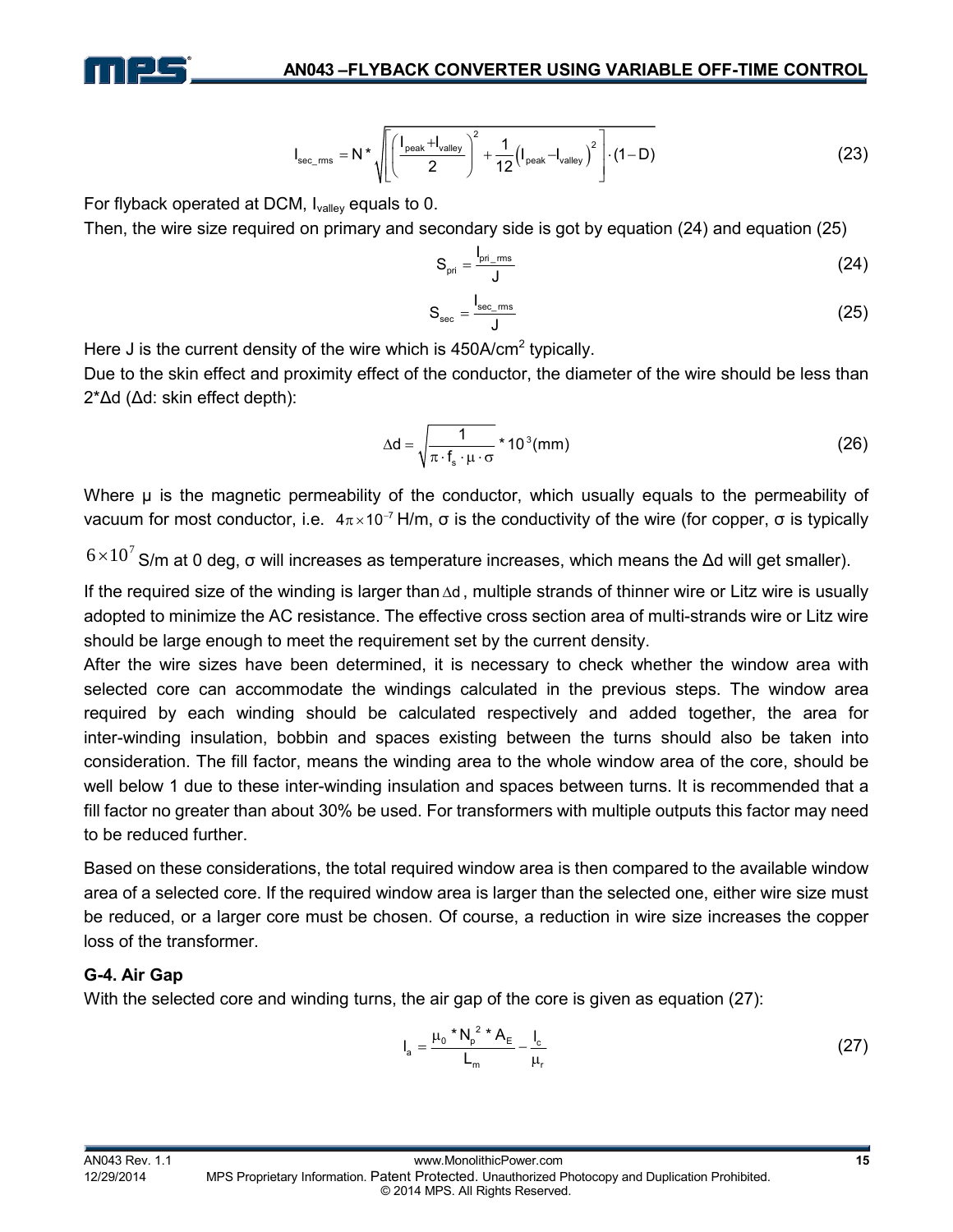Where  $A<sub>E</sub>$  is the cross sectional area of the selected core,  $\mu_0$  is the permeability of vacuum which equals  $4\pi\times10^{-7}$  H/m. L<sub>m</sub> and N<sub>P</sub> is the primary winding inductance and turns respectively, I<sub>c</sub> is the core magnetic path length and  $\mu_r$  is the relative magnetic permeability of the core material. For Ferrite core,  $\mu_r$  is very large, so  $l_a$  can be approximately calculated as equation (28).

$$
I_{a} = \frac{\mu_{0} * N_{p}^{2} * A_{e}}{L_{m}}
$$
 (28)

#### **H. Ramp Compensation Circuit**

If the power supply is designed to operate at CCM and the duty cycle is larger than 0.5, the ramp compensation circuit should be added to avoid sub-oscillation with peak current mode control. Usually, the ramp compensation rate is selected as equation (29)

$$
k = \alpha \cdot \frac{V_0 \cdot N \cdot R_{\text{sense}}}{L_m}
$$
 (29)

Where:

 $\alpha$  is the coefficient which is usually 0.5~1.0

R<sub>sense</sub> is the value of primary sense resistor

For HFC0300 application, the external ramp compensation circuit shown in Fig 12 is recommended.



#### **Figure 12― Ramp Compensation Circuit**

The compensation rate added of above circuit could be got approximately as equation (28).

$$
k \approx \frac{V_{DRV}}{\tau} * \frac{R_1}{R_2}
$$
 (30)

Where:

 $V_{DRV}$  is the drive voltage

 $\tau = R_3$  \*  $C_1$ 

τ should be selected to be larger than the switching period, so the ramp added is linear approximately.

#### **I. Design the RCD Snubber**

The voltage spikes caused by the leakage inductance  $L_k$  during switch turn-off should be suppressed to an acceptable level to protect the switch. The RCD snubber is usually adopted to suppress the spike. The RCD clamp circuit and key waveforms are shown in Figure 13 and Figure 14 respectively. The RCD snubber circuit absorbs the energy in the leakage inductor when  $V_{ds}$  exceeds  $V_{in}+V_{sn}$ . It is assumed that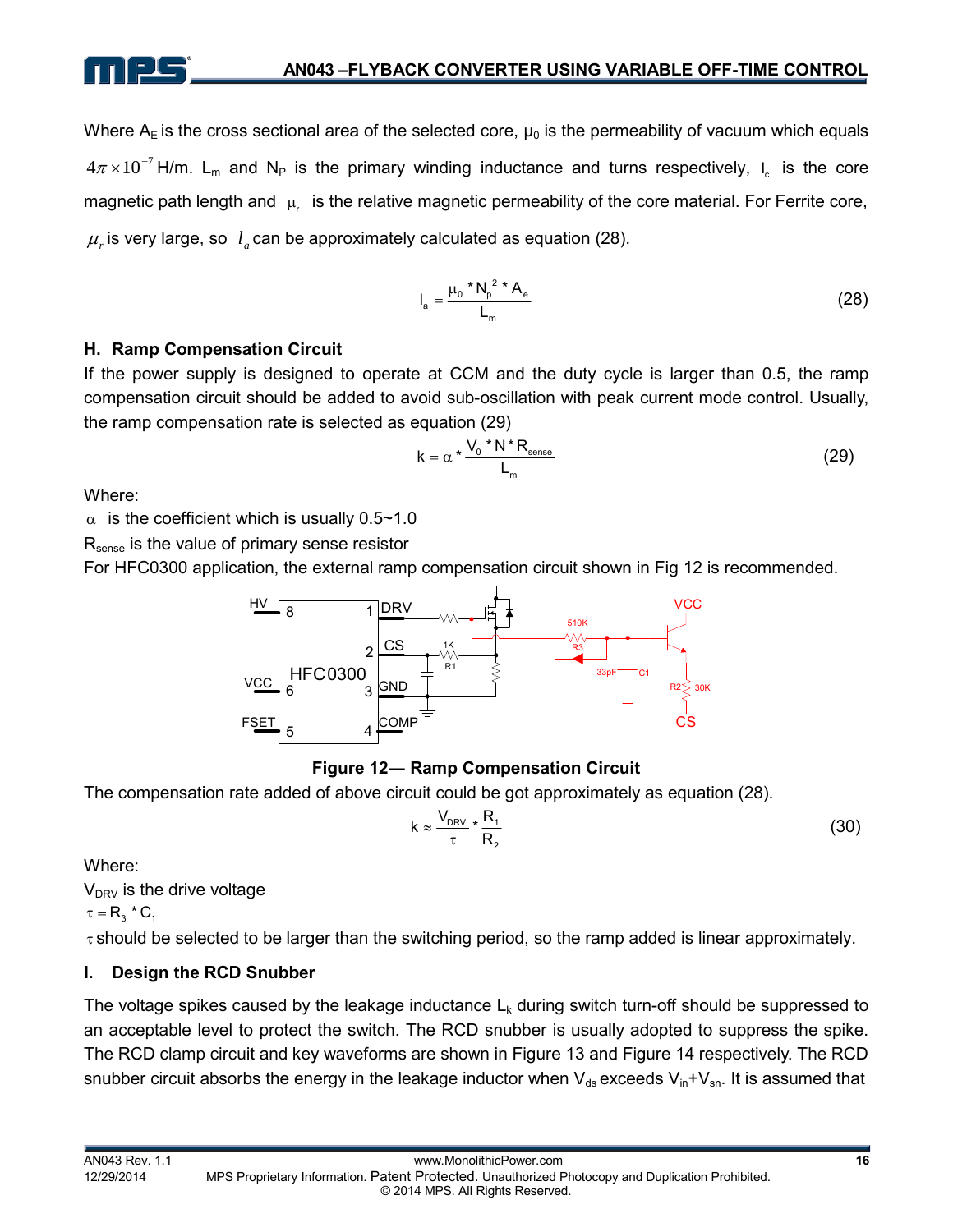

the snubber capacitance is large enough thus its voltage is constant during one switching period.







**Figure 14― Key Waveforms** 

When the MOSFET turns off and  $V_{ds}$  is charged to  $V_{in}+N*V_o$ , the secondary diode turns on at the same time. The primary current continues to flow through the snubber diode ( $D_{sn}$ ) to  $C_{sn}$ . The voltage stress of MOSFET is clamped to  $V_{in}+V_{sn}$  Therefore, the voltage across  $L_k$  is  $V_{sn}-N^*V_o$ . The slope of i<sub>sn</sub> is given by equation (31).

$$
\frac{di_{sn}}{dt} = -\left(\frac{V_{sn} - N^* V_o}{L_k}\right)
$$
 (31)

AN043 Rev. 1.1 www.MonolithicPower.com **17**

12/29/2014 MPS Proprietary Information. Patent Protected. Unauthorized Photocopy and Duplication Prohibited. © 2014 MPS. All Rights Reserved.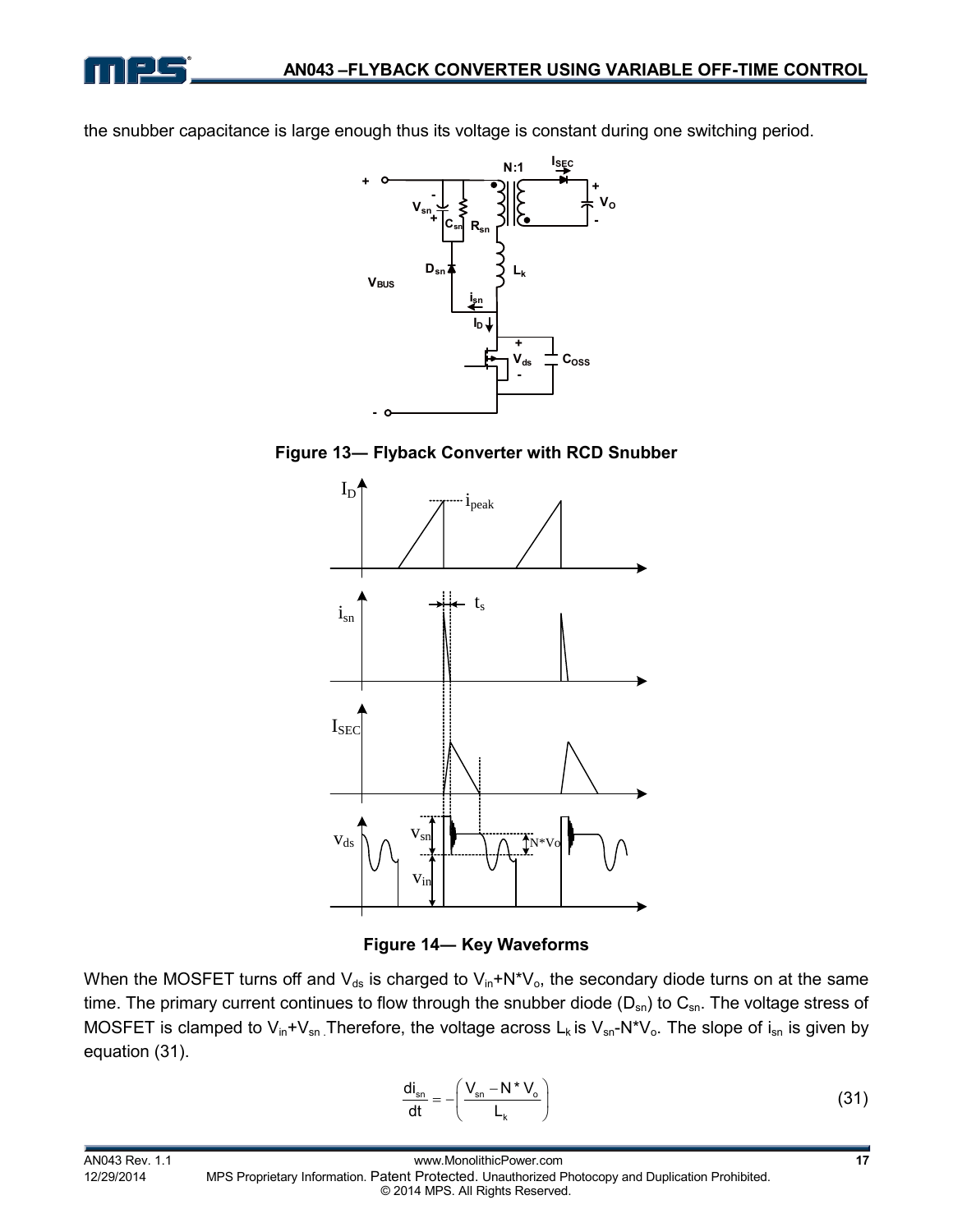

Where  $i_{sn}$  is the current that flows into the snubber circuit,  $V_{sn}$  is the voltage across the snubber capacitor  $C_{\rm sn.}$  L<sub>k</sub> is the leakage inductance of the main transformer. The time t<sub>s</sub> is obtained by equation (32).

$$
t_s = \frac{L_k}{V_{sn} - N^* V_o} \times I_{peak}
$$
 (32)

Once  $V_{\rm sn}$  is determined, the power dissipated in the snubber circuit is obtained by equation (33).

$$
P_{sn} = V_{sn} \frac{i_{peak} \cdot t_s}{2} f_s = \frac{1}{2} L_k i_{peak}^2 \frac{V_{sn}}{V_{sn} - N^* V_o} f_s
$$
 (33)

Where fs is the switching frequency.  $V_{sn}$  should be 1.5~2 times of N\*V<sub>o</sub>. Very small V<sub>sn</sub> results in a severe loss in the snubber circuit, as indicated in equation (33).

On the other hand, since the power consumed in the snubber resistor  $(R_{sn})$  is  $V_{sn}^2/R_{sn}$ , the resistance is obtained by:

$$
R_{sn} = \frac{V_{sn}^{2}}{\frac{1}{2}L_{k}I_{peak}^{2}\frac{V_{sn}}{V_{sn} - N^{*}V_{o}}f_{s}}
$$
(34)

The snubber resistor with the proper rated power should be chosen based on the power loss. The maximum ripple of the snubber capacitor voltage is obtained equation (35).

$$
\Delta V_{\rm sn} = \frac{V_{\rm sn}}{C_{\rm sn} R_{\rm sn} f_{\rm s}}\tag{35}
$$

Generally, 5~10% ripple is reasonable. Therefore, the snubber capacitance can be calculated.

#### **J. Design the Output Filters**

The voltage ripple at the output side can be estimated by:

$$
\Delta V_{o} = \frac{I_{o} \cdot (T - T_{second})}{C_{o}}
$$
\n(36)

Where T is switching period,  $C_0$  is output filter capacitance, and  $T_{second}$  is time duration of second current. The output capacitor can be electrolytic capacitor. If the electrolytic capacitor is used, due to its high ESR and ESL, a film capacitor or ceramic capacitor is usually paralleled to the electrolytic capacitor to provide a low impendence current path for high frequency current ripple. To further reduce the output voltage ripple, a small LC filter can be inserted between the output capacitor and output terminal.

## **4. DESIGN SUMMARY**

A detailed reference design of off-time controlled flyback converter with HFC0300 controller is shown in Figure 15. The input voltage is 90Vac to 265Vac and the output is 24V/1.5A.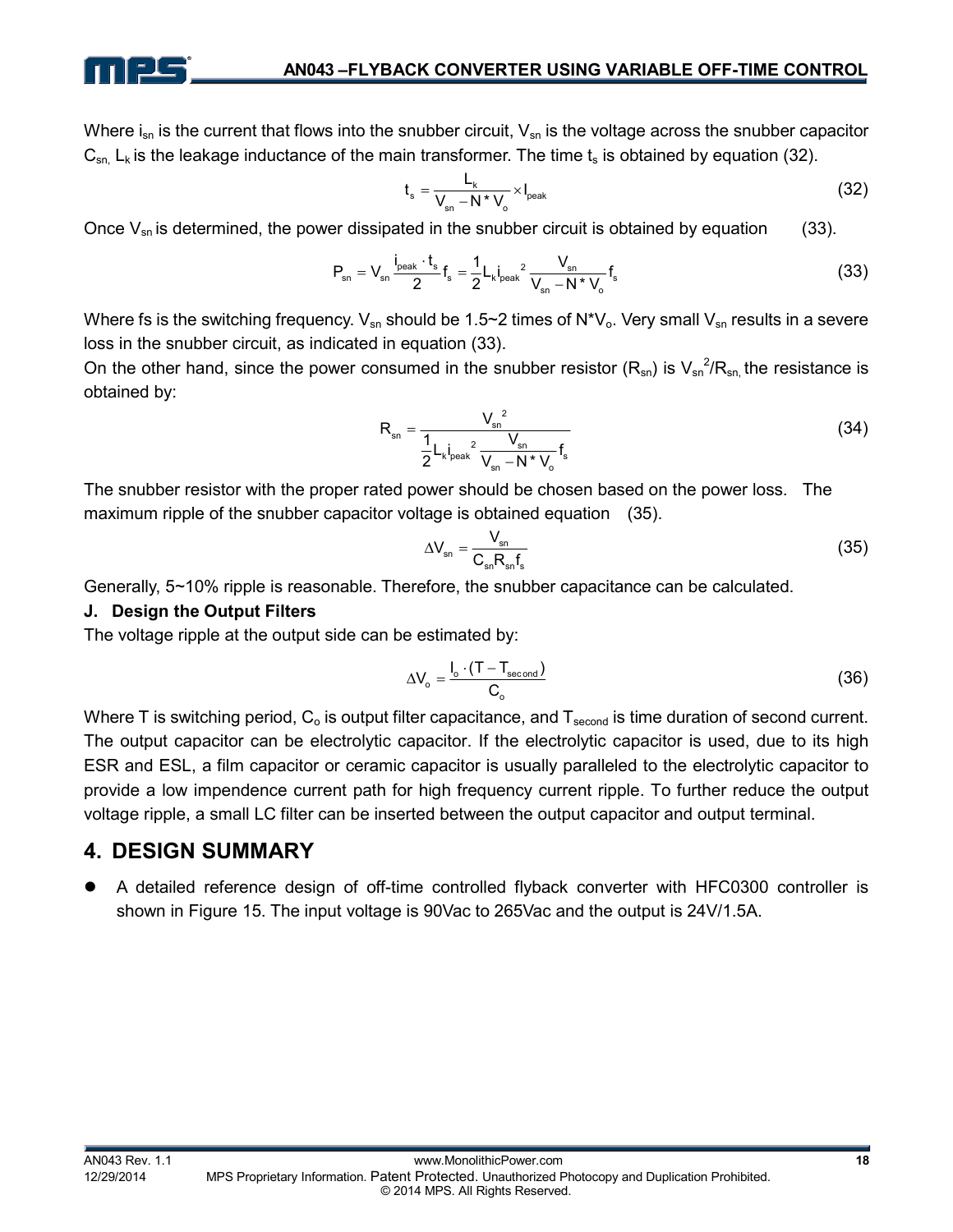



**Figure 15― Schematic of Off-Time Flyback Converter with HFC0300** 

The transformer used in this design has a turn ratio of 84:14:8 ( $N_p$ :  $N_s$ : $N_{aux}$ ) with 818uH primary inductance. The core selected is EE25. The wire structure is shown as Figure 16, 17 and Table 1.



**Figure 16― Connection Diagram**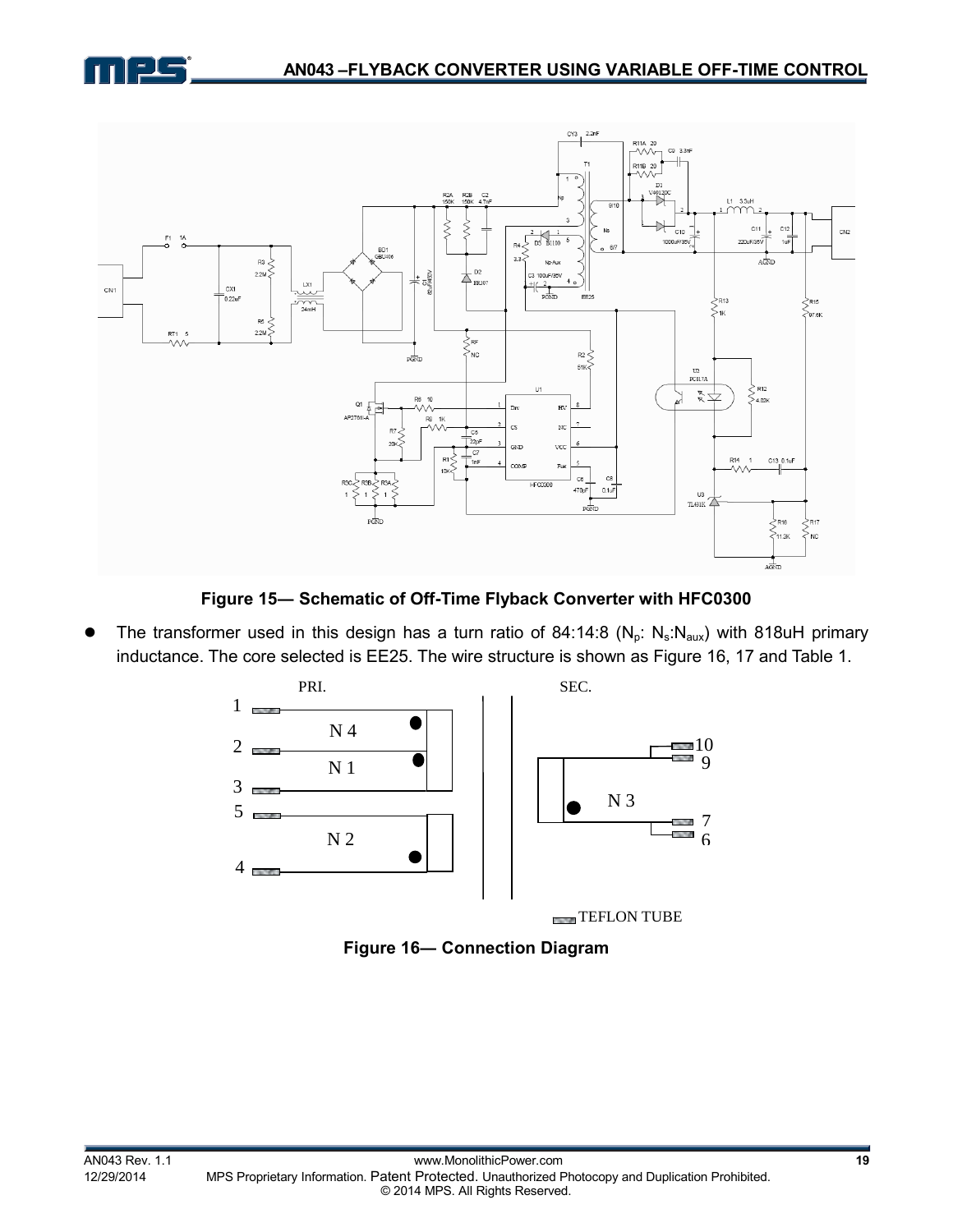



 **Figure 17― Winding Diagram**

| $\text{Tape(T)}$ | Winding        | Edge Tape<br>(Pri.) | <b>Terminal</b><br>(start-end) | Edge Tape<br>(Sec.) | Wire size<br>$(\varphi)$ | Turns<br>(T) |
|------------------|----------------|---------------------|--------------------------------|---------------------|--------------------------|--------------|
| 1                |                |                     |                                |                     |                          |              |
|                  | N <sub>1</sub> | 2 <sub>mm</sub>     | $3 \rightarrow 2$              | 2 <sub>mm</sub>     | $0.3$ mm $*1$            | 42           |
| 1                | N <sub>2</sub> | 2 <sub>mm</sub>     | $5 \rightarrow 4$              | 2 <sub>mm</sub>     | $0.2$ mm $*1$            | 8            |
| 3                | N <sub>3</sub> | 2 <sub>mm</sub>     | $9,10 \rightarrow 6,7$         | 2mm                 | $0.3$ mm $*5$            | 14           |
| 3<br>3           | N4             | 2 <sub>mm</sub>     | $2 \rightarrow 1$              | 2 <sub>mm</sub>     | $0.3$ mm $*1$            | 42           |

**Table 1― Winding Order** 

## **5. EXPERIMENTAL VERIFICATION**

To verify design procedure presented in this application note and the performance, a prototype based in Fig 15 is built and tested with specified input/output condition(Input: 90VAC~265VAC; Output: 24V/1.5A). The converter is designed to operate at BCM at 90Vac input and full load. Figure 18 and Figure 19 shows the current and Drain voltage waveform of primary MOSFET. Figure 20 shows the Burst Mode function of the controller at light load. To minimize power dissipation at no load or light load, the HFC0300 enters burst-mode operation. As the load decreases, the COMP voltage increases. The HF0300 skips switching cycles when the COMP voltage increases over the threshold VBURH—3.2V. And the output voltage starts to drop which causes the COMP voltage to decrease again. Once the COMP voltage falls below the threshold VBURL—3.1V, the switching resumes. The COMP voltage then falls and rises repeatedly. The burst mode operation alternately enables and disables switching cycles of the MOSFET thereby reducing switching loss in the no load or light load conditions.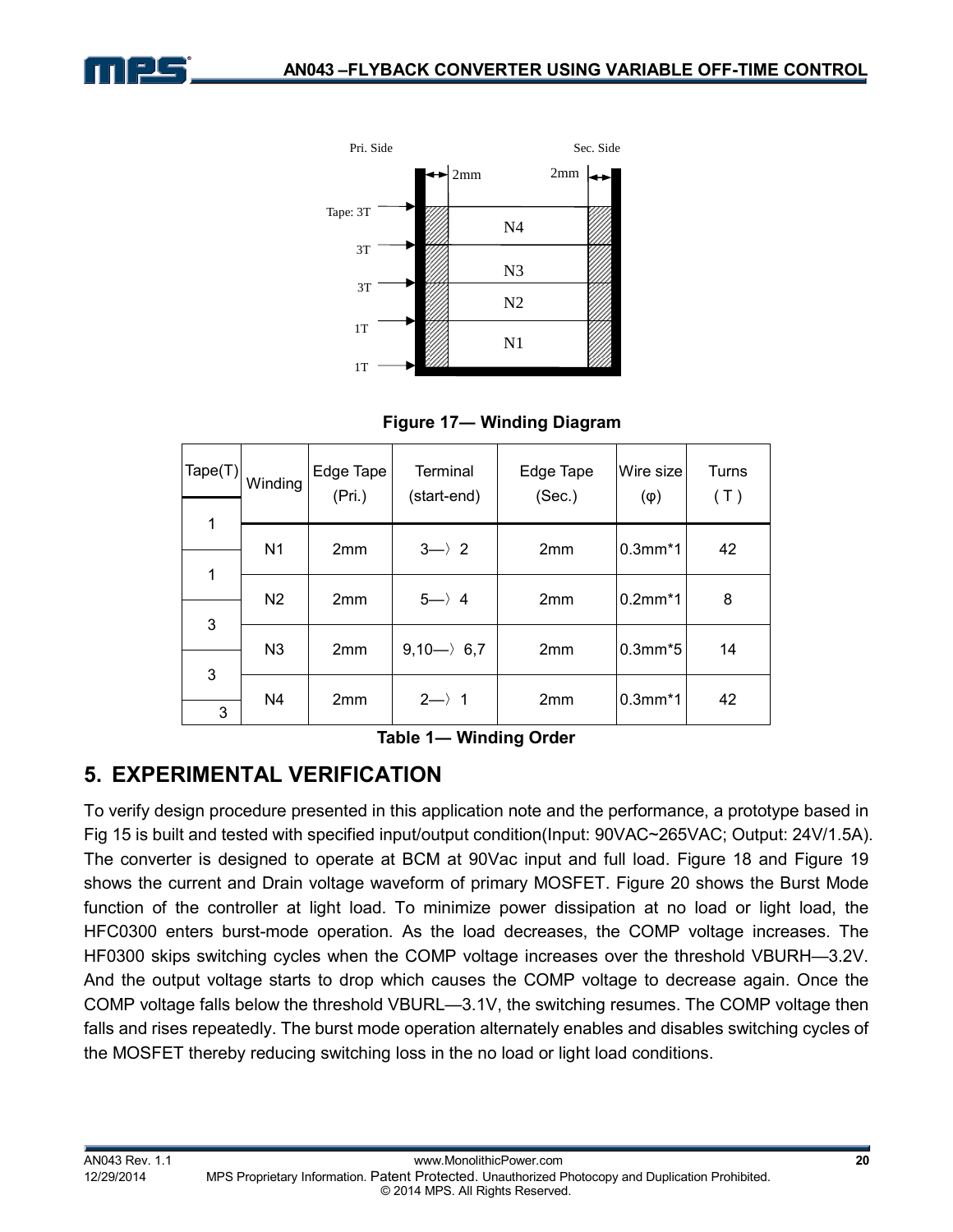Figure 21 shows over load protection function. When COMP is low, the controller stops switching after 6000 switching cycles (about 100ms for this application)

Figure 22 shows the measured efficiency. From the efficiency curve, the efficiency is still high at light load condition due to decreased switching frequency. Also the power consumption at no load is given in Table 2. Due to the burst mode operation, the power loss at no load condition is very small, even at high line input.



**Figure 18― Drain Voltage and Current of MOSFET at Low Line Input (90Vac) (CH2: CS; CH3: Vds)**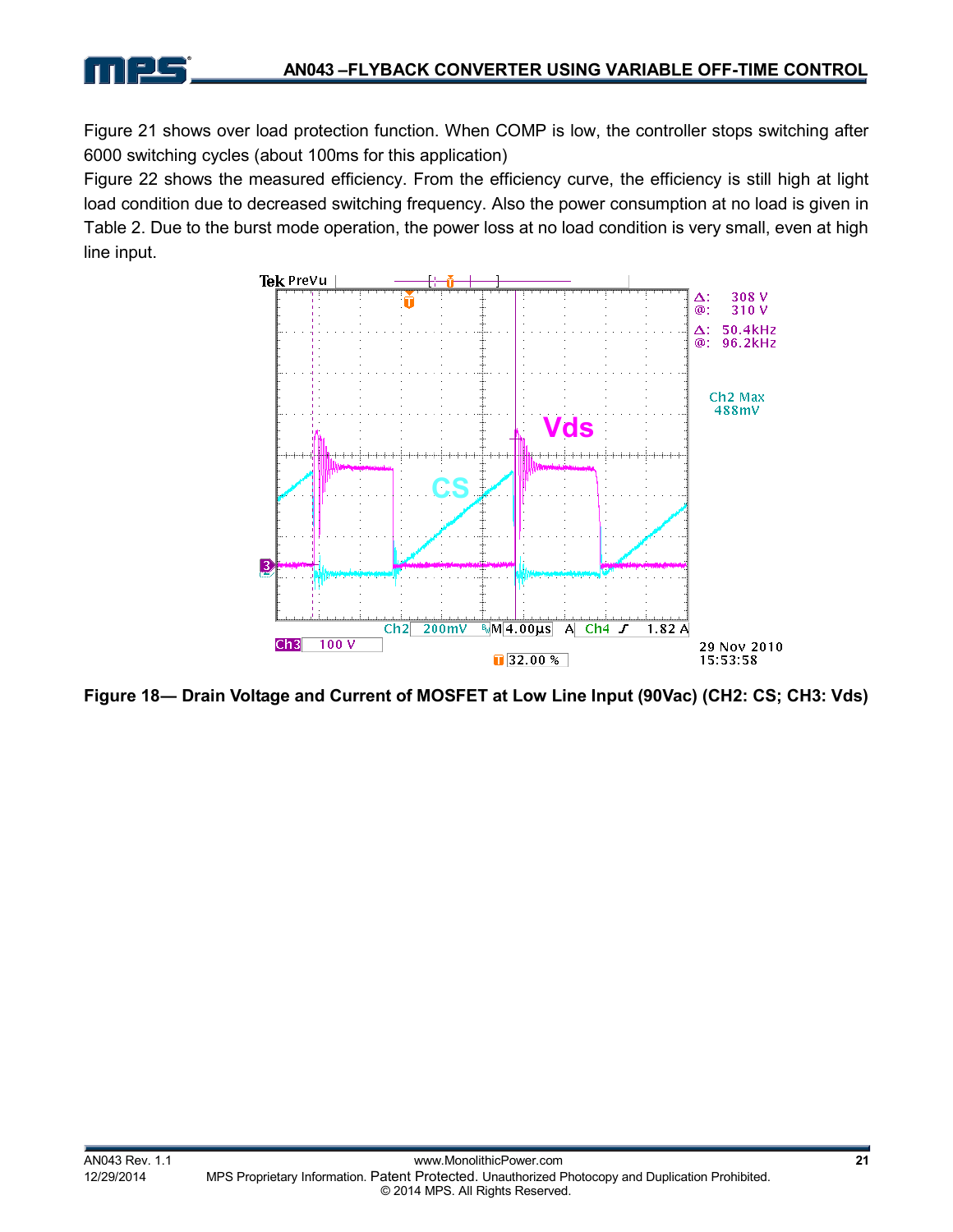



 **Figure 19― Drain Voltage and Current of MOSFET at High Line Input (230Vac)** 



 **Figure 20― Burst Mode Function of HFC0300 (CH2: COMP; CH3: DRV)**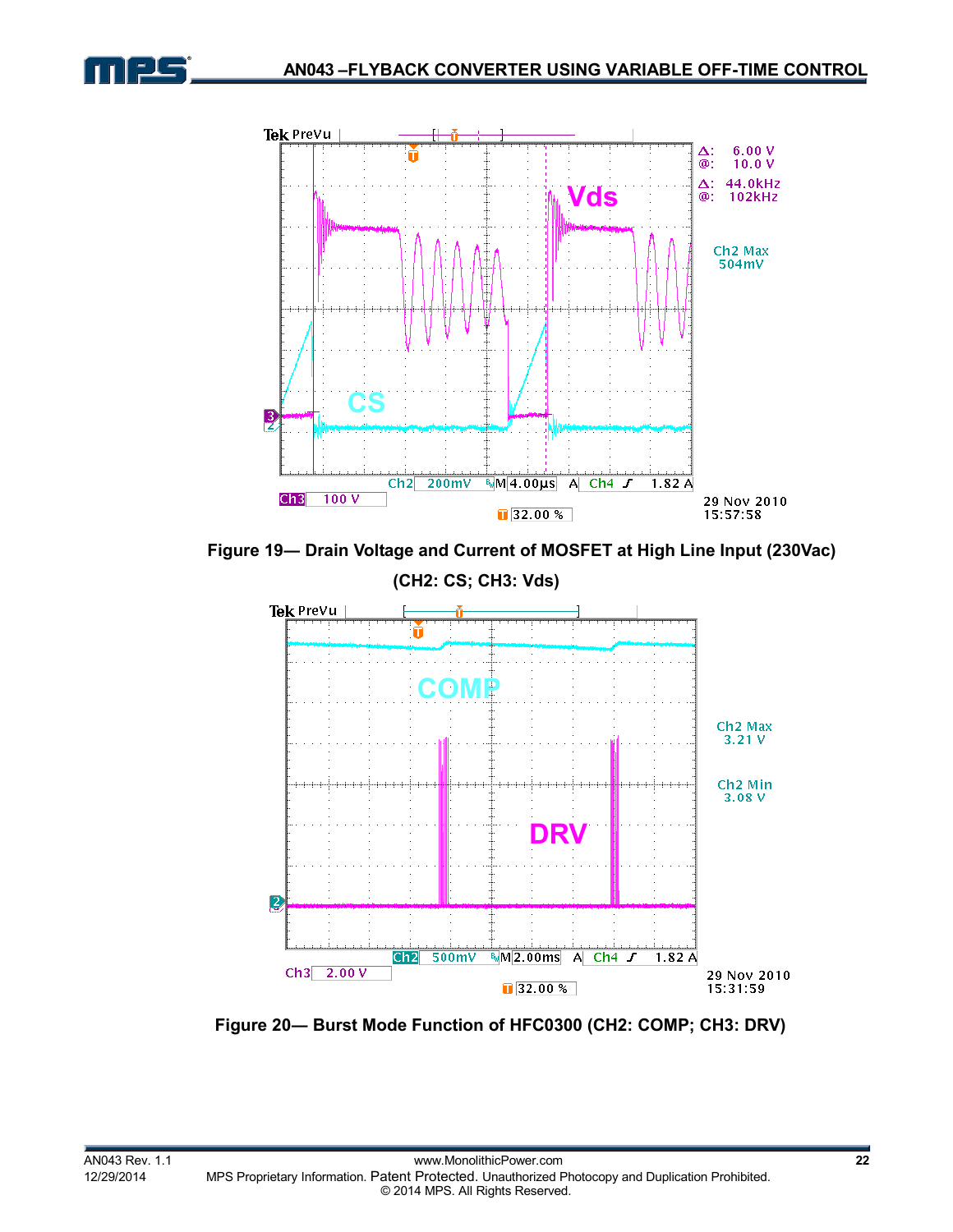



 **Figure 21― Over Load Protection of HFC0300** 

**(CH1: Vout; CH2: COMP; CH3: DRV; CH4: Iout)** 



 **Figure 22― Measured Efficiency of the Prototype** 

| RMS)<br>Input voltage (Vac, | 90         | 44 F<br>טוו | חממ<br>∠ວບ | 265             |
|-----------------------------|------------|-------------|------------|-----------------|
| loss (mW)<br>Power          | ¬ ⊿<br>۰., | . .         | 110.       | 101<br>ن. الك ا |

## **Table 2― No Load Loss at Different Line Voltage**